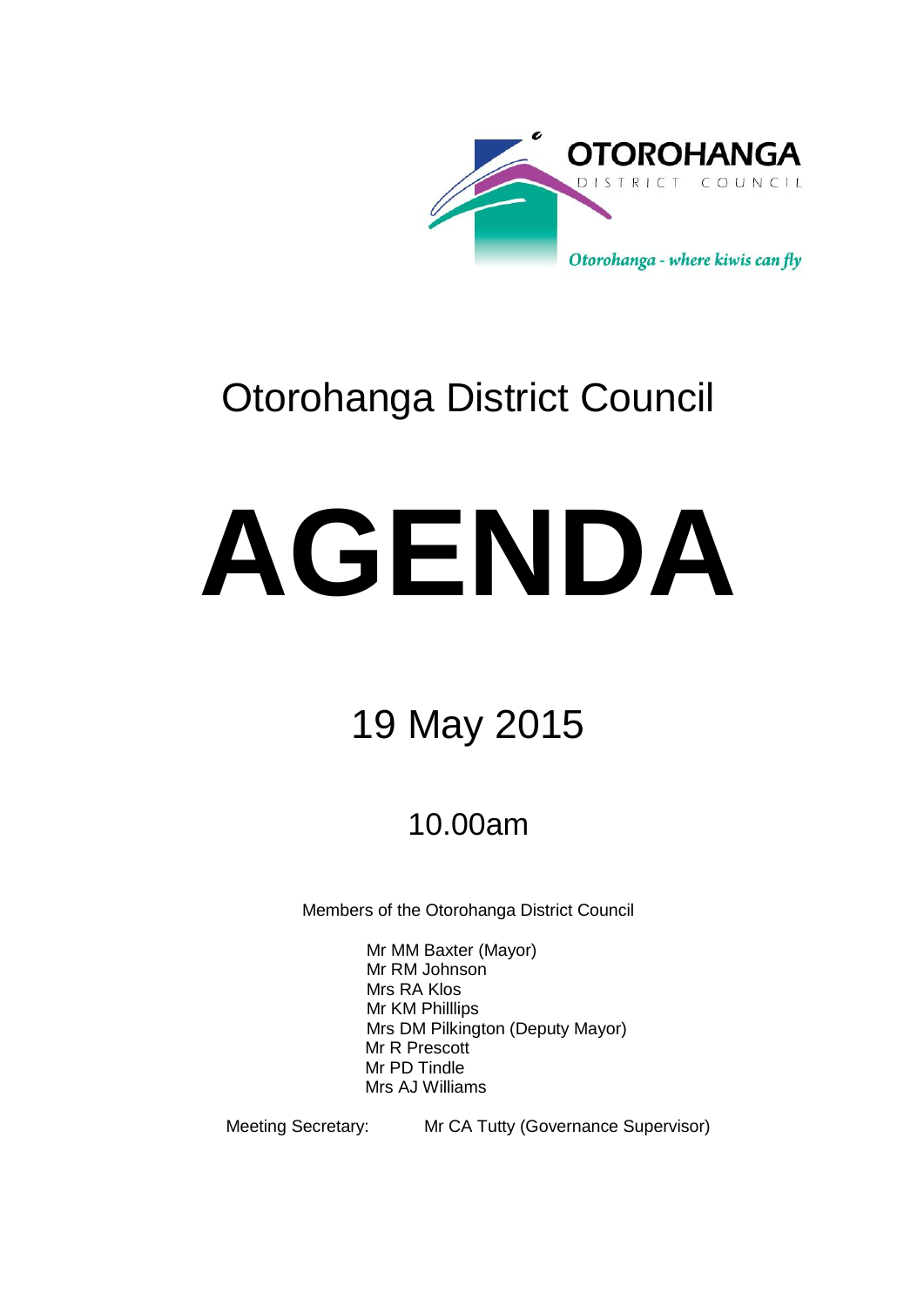## **OTOROHANGA DISTRICT COUNCIL**

19 May 2015

Notice is hereby given that an ordinary meeting of the Otorohanga District Council will be held in the Council Chambers, Maniapoto St, Otorohanga on Tuesday 19 May 2015 commencing at 10.00am.

12 May 2015

**DC Clibbery CHIEF EXECUTIVE**

# **AGENDA**

#### **ORDER OF BUSINESS:**

| <b>ITEM</b>           | <b>PRECIS</b>                                                                                       | <b>PAGE</b> |
|-----------------------|-----------------------------------------------------------------------------------------------------|-------------|
| <b>PRESENT</b>        |                                                                                                     | 1           |
| IN ATTENDANCE         |                                                                                                     | 1           |
| <b>APOLOGIES</b>      |                                                                                                     | 1           |
| <b>OPENING PRAYER</b> |                                                                                                     | 1           |
|                       | <b>ITEMS TO BE CONSIDERED IN GENERAL BUSINESS</b>                                                   | 1           |
|                       | CONFIRMATION OF MINUTES - 21 APRIL 2015                                                             | 1           |
| <b>REPORTS</b>        |                                                                                                     | 1           |
| Item $203$            | OTOROHANGA COMMUNITY BOARD MINUTES 23 APRIL 2015                                                    | 1           |
| Item $204$            | DISTRICT LIBRARIANS QUARTERLY REPORT FOR JANUARY TO MARCH<br>2015                                   | 2           |
| Item $205$            | MANAGEMENT ACCOUNTS FOR THE PERIOD ENDING 31 MARCH 2015                                             | 5           |
| Item $206$            | ROUTINE SERVICES REPORT FEBRUARY TO APRIL 2015                                                      | 6           |
| Item $207$            | ANIMAL CONTROL OFFICERS REPORT FOR JANUARY TO MARCH 2015                                            | 11          |
| Item $208$            | <b>PROPOSED STRUCTURES AND WORKS IN PUBLIC PLACES BYLAW</b>                                         | 12          |
| Item $209$            | MINUTES OF WAIKATO CIVIL DEFENCE EMERGENCY MANAGEMENT<br>GROUP JOINT COMMITTEE MEETING 2 MARCH 2015 | 18          |
| Item $210$            | MINUTES OF NGA WAI O WAIPA CO-GOVERNANCE FORUM MEETING 5<br><b>MARCH 2015</b>                       | 19          |
| Item $211$            | ODC MATTERS REFERRED FROM 21 APRIL 2015                                                             | 20          |
| <b>GENERAL</b>        |                                                                                                     |             |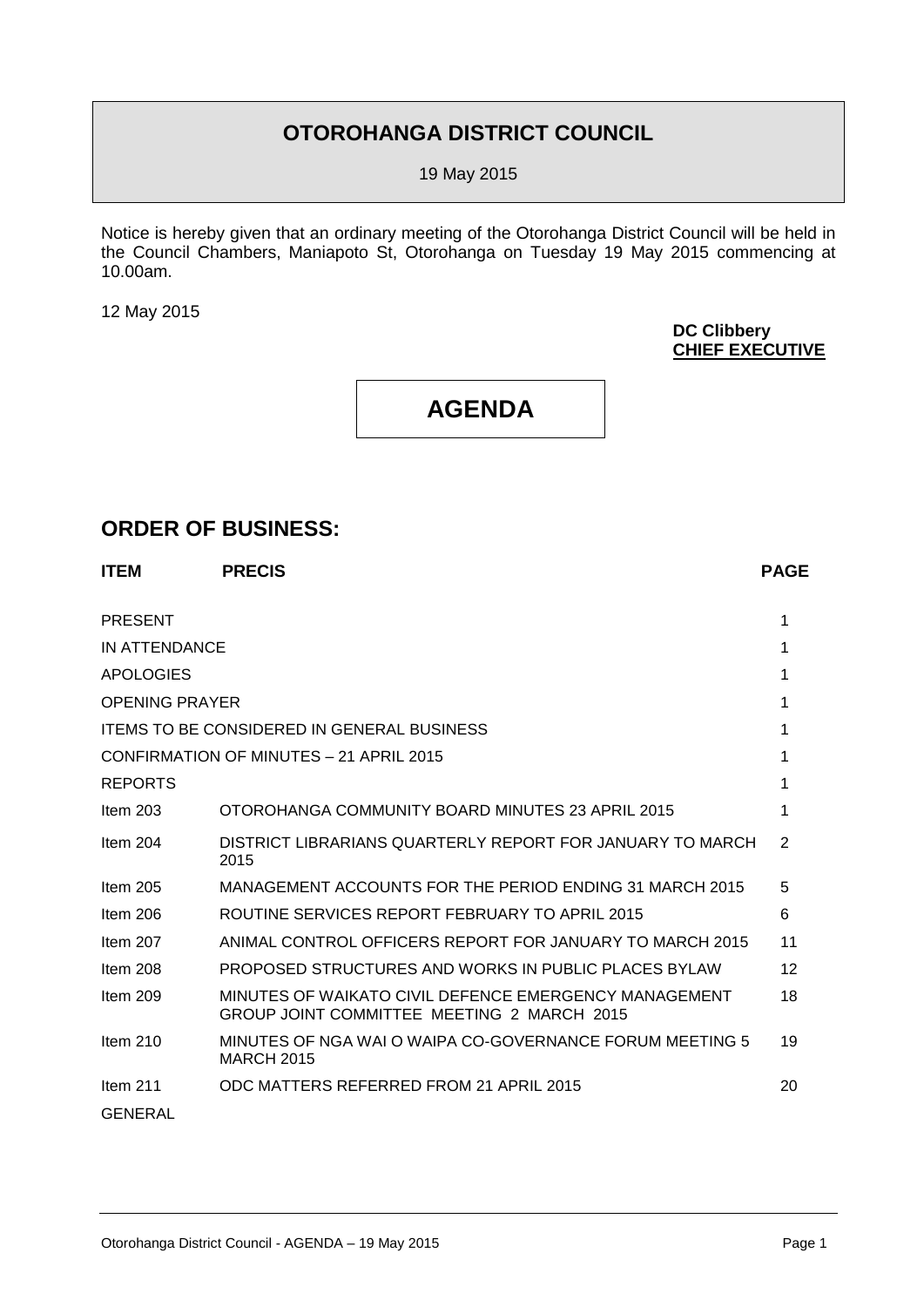#### **PRESENT**

**IN ATTENDANCE**

**APOLOGIES**

**ITEMS TO BE CONSIDERED IN GENERAL BUSINESS**

**CONFIRMATION OF MINUTES – 21 APRIL 2015**

**REPORTS**

**Item 203 OTOROHANGA COMMUNITY BOARD MINUTES 23 APRIL 2015 To: His Worship the Mayor and Councillors Otorohanga District Council From: Governance Supervisor**

**Date: 19 May 2015** 

#### **Executive Summary**

Minutes of the meeting of the Otorohanga Community Board held on 23 April 2015 as previously circulated.

#### **Staff Recommendation**

It is recommended that:

The minutes of the meeting of the Otorohanga Community Board held on 23 April 2015 be received.

**CA Tutty GOVERNANCE SUPERVISOR**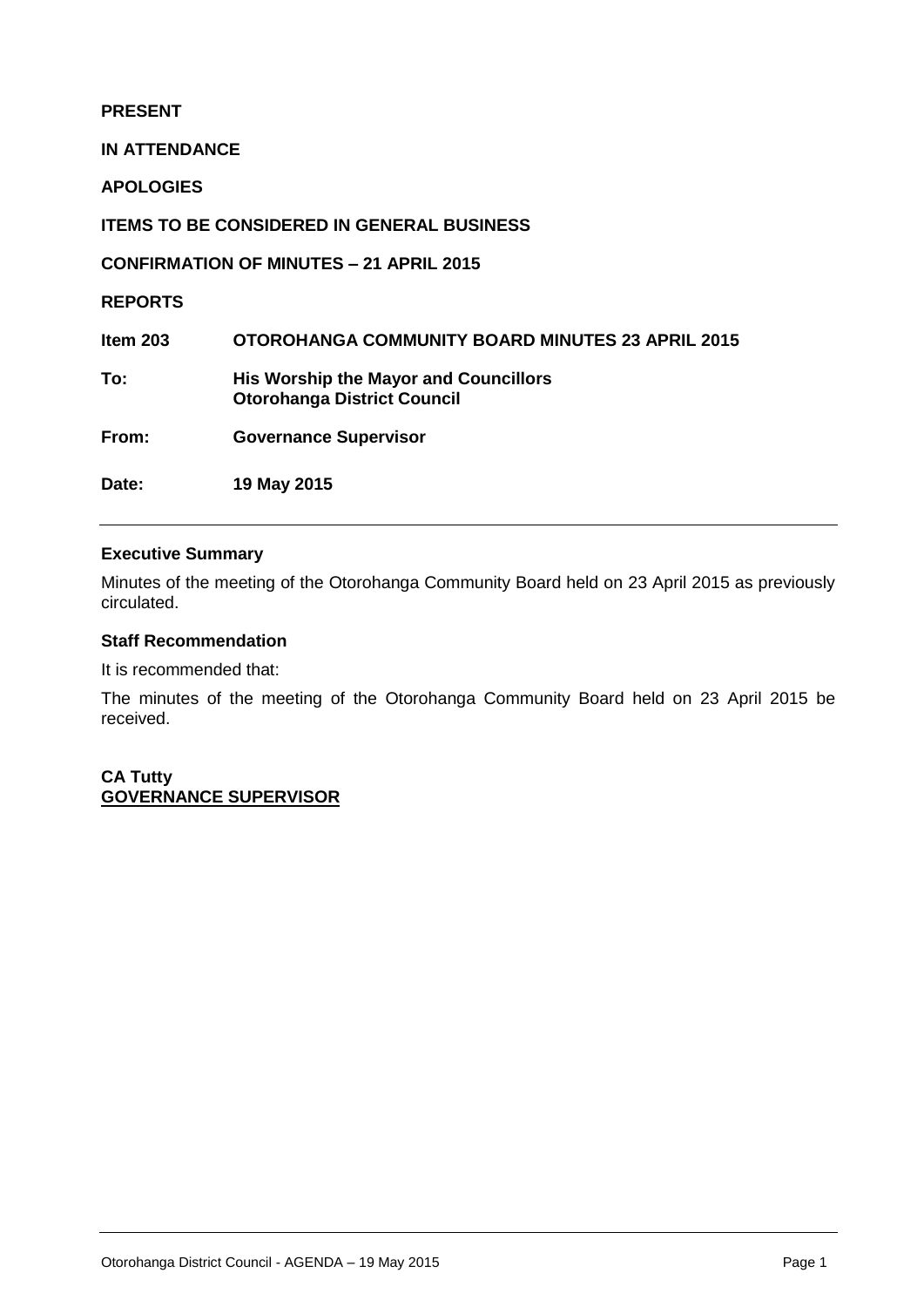**Item 204 DISTRICT LIBRARIANS QUARTERLY REPORT FOR JANUARY TO MARCH 2015 To: His Worship the Mayor & Councillors Otorohanga District Council From: District Librarian** 

**Date: 19 May 2015**

#### **Relevant Community Outcomes**

- Ensure services and facilities meet the needs of the Community
- Foster an involved and engaged Community
- Recognise the importance of the Districts rural character

#### **Executive Summary**

During the first quarter of 2015, library staff time has been fully committed to the Kōtui migration process, culminating in "going-live" on 12 March. Our Wriggle & Rhyme sessions have recommenced for the year, and staff are looking forward to working with a newly-appointed Sport Waikato advisor. Quotations are currently being sought for re-carpeting of the library premises.

#### **Staff Recommendation**

It is recommended:

That the District Librarian's Quarterly Report for the period January to March 2015 be received.

#### **Report Discussion**

#### **Kōtui Implementation**

We went "live" on the Kōtui shared library system on Thursday 12 March – following a two-day closure to the public, during which time Kōtui project management staff (John Truesdale and Ruth Lewis) from Christchurch made sure that all system components were operating correctly at both the Otorohanga and Kawhia Libraries. Additional staff training also took place over the two days.

A "go-live" afternoon tea was held in the Library on Wednesday 11 March. This was a low-key function, attended by the Mayor and Deputy Mayor, and Council management and IT staff. Corin Haines, the National Library's Manager of Services to Public Libraries, made a trip to Otorohanga for the day, as did Sue Sutherland, representing the Kotui Board.

Since the "go-live" the system has been working well, although library staff have found it necessary to liaise with the APNK/ Kōtui helpdesk over a variety of technical issues.

Members of the public have responded favourably to our new online library presence and library staff have been helping people on a one-to-one basis over any problems they have encountered.

Once day-to-day system operations have settled down, staff will investigate ways to raise awareness amongst the community about the wealth of library resources that are now easily accessible online. Small group presentations outside of the library environment may be a good approach.

At the "go-live" function, the Mayor remarked that joining Kōtui has provided Otorohanga with a 21<sup>st</sup>-century library service. I would like to thank Councillors, Council management and IT staff for their support over this project.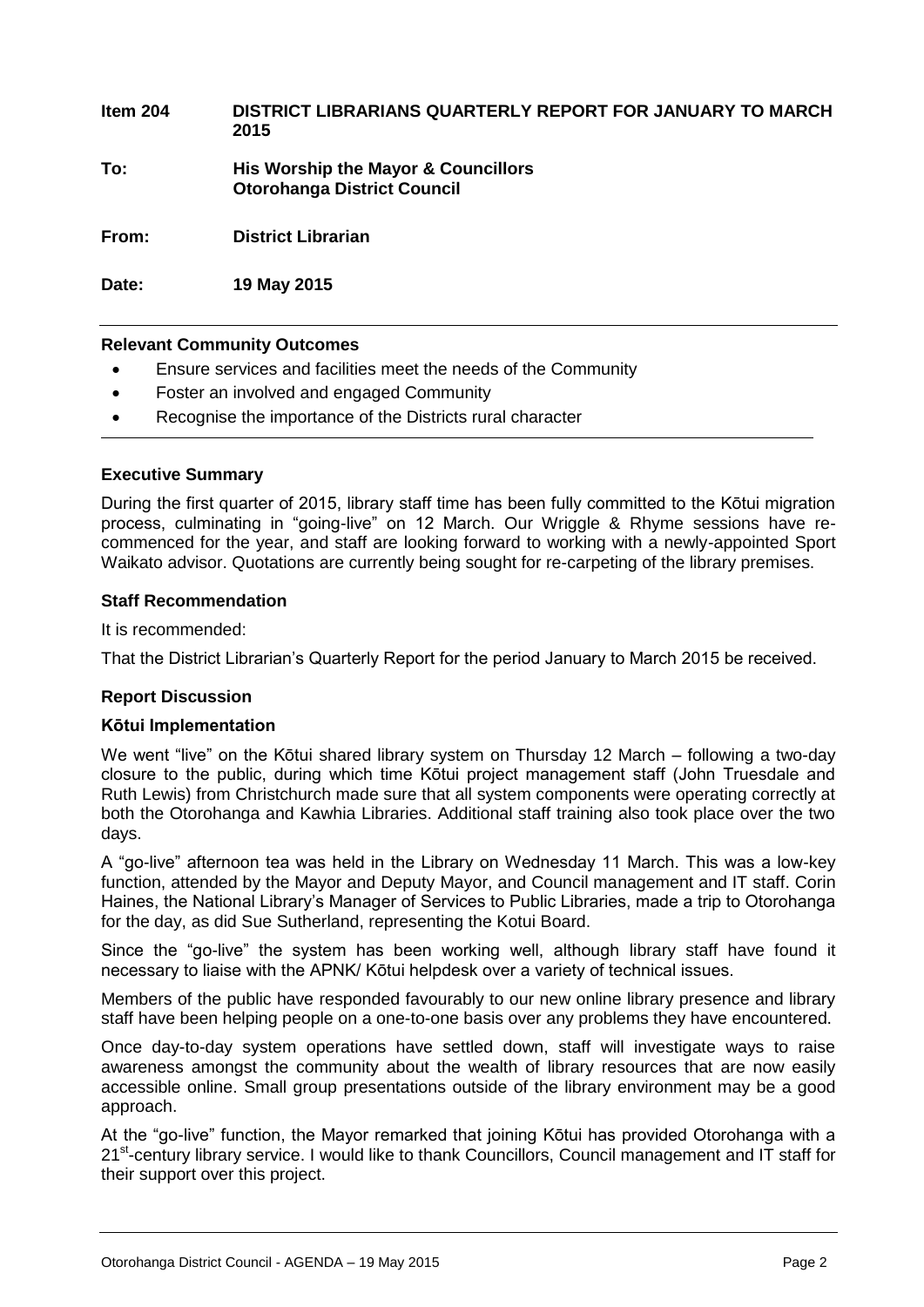#### **Wriggle & Rhyme**

Weekly Wriggle & Rhyme sessions for children aged under-two years have recommenced for the year. We have some new faces participating this year, with previous regular attendees having moved on to pre-school.

A new Under 5 Fundamental Skills Advisor, Robyn Polley, has been appointed at Sport Waikato. Polley is keen to strengthen the delivery of Wriggle & Rhyme in our region and will arrange regular opportunities for staff from the Otorohanga and Waipa libraries to meet to develop and refine programme content. A refresher training morning was held in Cambridge on 18 March, which was attended by Sheila Pulham and Gaylene Cumpstone.

#### **Library re-carpeting**

Quotes are currently being sought from Murray Hunt Furnishing and Carpet Mill (in Hamilton) for the supply and installation of replacement carpet for the library area of our building.

Replacement of library carpet in occupied premises does present a logistical challenge. Carpet tiles can be laid with the use hydraulic lifting equipment to raise the shelving units while leaving the book stock in place, but regular carpet-laying would necessitate the removal of all book stock and shelving units.

#### **Quarterly Usage Statistics**

|                                 | 2014/15 | 2013/14 | <b>Notes</b>                               |
|---------------------------------|---------|---------|--------------------------------------------|
| <b>Physical Visits</b>          | 10,752  | 12,706  | Decrease of 15%                            |
| <b>Materials Issued</b>         | 9,076*  | 11,285  | <i>*Kotui migration</i><br>Decrease of 20% |
| <b>Digital Downloads</b>        | 219     | 197     | Increase of 11%                            |
| <b>Computer Sessions (APNK)</b> | 1,671   | 2,163   | Decrease of 23%                            |
| <b>Wifi Sessions</b>            | 6,607   | 4.924   | Increase of 34%                            |
| Membership registrations        | 36      | 79      | Decrease of 54%                            |

#### *Otorohanga Library – (January to March)*

*Kawhia Library – (January to March)*

|                          | 2014/15 | 2013/14 | <b>Notes</b>    |
|--------------------------|---------|---------|-----------------|
| Materials Issued         | 633     | 572     | Increase of 11% |
| Computer sessions (APNK) | 72      | 96      | Decrease of 25% |
| Wifi sessions            | 1.367   | 942     | Increase of 45% |
| Membership registrations |         |         | No change       |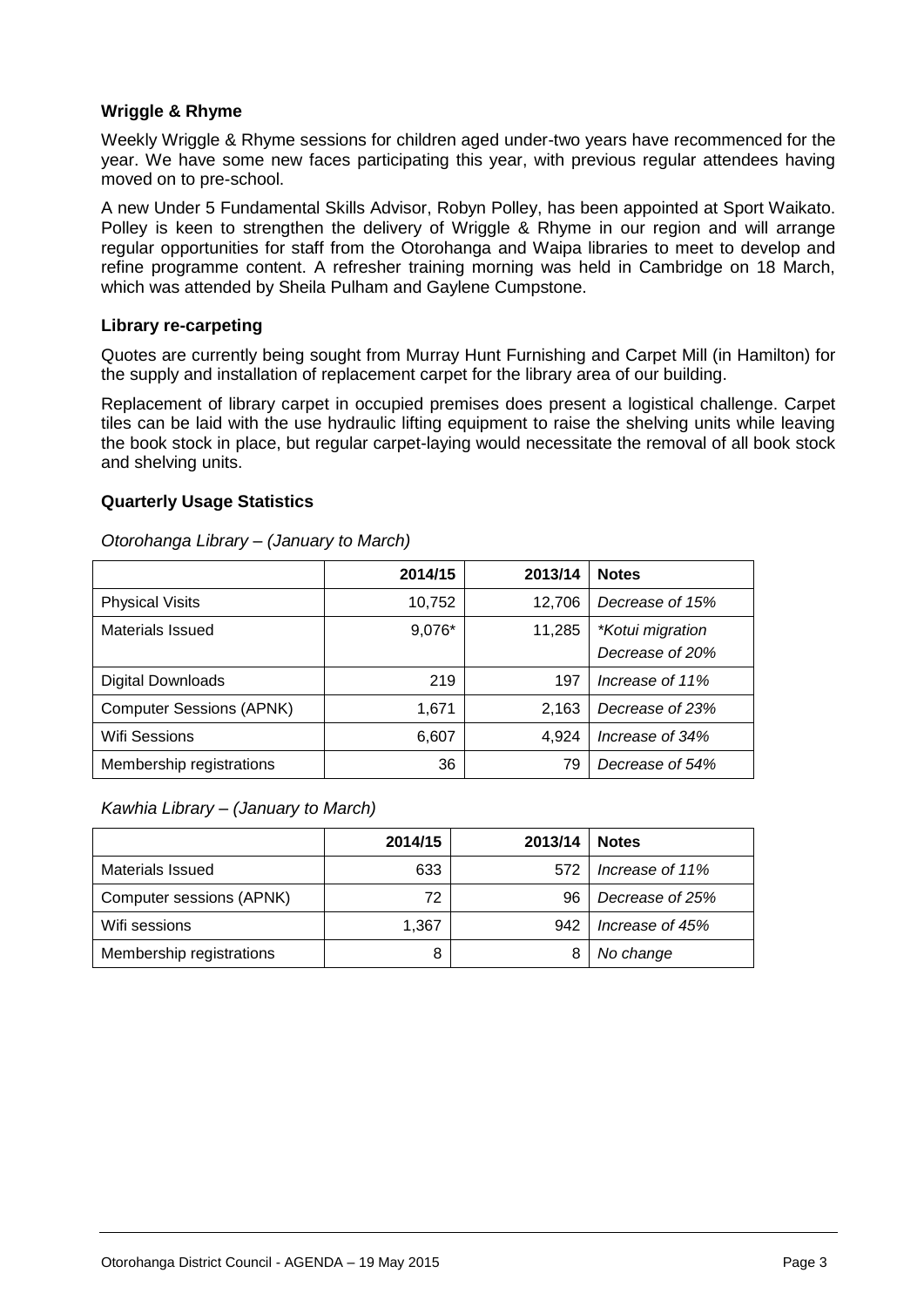| <b>Library Income</b>     |                |                |
|---------------------------|----------------|----------------|
|                           | <b>YTD</b>     | <b>YTD</b>     |
|                           | <b>Actuals</b> | <b>Actuals</b> |
|                           |                | 2013/14        |
|                           |                |                |
| <b>Building Rental</b>    | 0              | -6             |
| i-Site Rental             | $-7500$        | $-7500$        |
| Interloans                | $-429.1$       | $-309$         |
| <b>Videos</b>             | $-1095.3$      | $-1284.5$      |
| Kawhia                    | $-196$         | 0              |
| <b>New Rental Fiction</b> | $-809.5$       | $-739.8$       |
| Reserves                  | $-190.2$       | $-183.3$       |
| Sale of Books             | $-810.51$      | $-843.55$      |
| Lost Books                | $-225.36$      | $-310.5$       |
| Fines (Overdues)          | $-2255.67$     | $-2803.28$     |
| Photocopies               | $-1841$        | $-1697.3$      |
| <b>Membership Cards</b>   | $-521.41$      | $-660.73$      |
| Internet                  | $-1.74$        | $-12.18$       |
| <b>Magazines</b>          | $-163.16$      | $-185.32$      |
| Fax                       | $-79.7$        | $-74.5$        |
| Donations                 | $-17$          | -48            |
|                           | $-16135.7$     | -16658         |

**Sarah Osborne DISTRICT LIBRARIAN**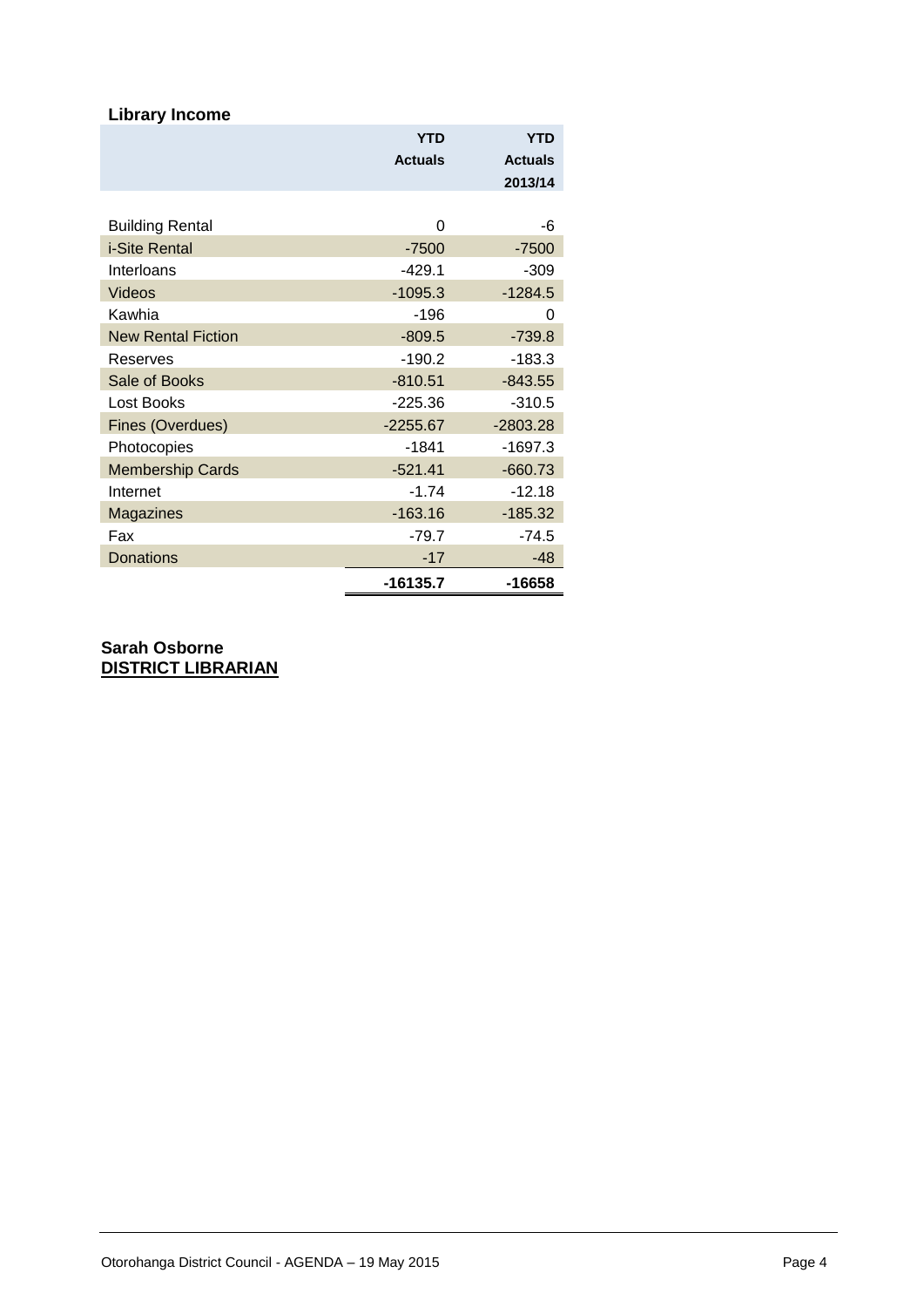#### **Item 205 MANAGEMENT ACCOUNTS FOR THE PERIOD ENDING 31 MARCH 2015**

**To: His Worship the Mayor & Councillors Otorohanga District Council**

**From: District Accountant**

**Date: 19 May 2015**

#### **Relevant Community Outcomes**

- Ensure services and facilities meet the needs of the Community
- Promote the local economy and opportunities for sustainable economic development
- Foster an involved and engaged Community

#### **Executive Summary**

The Draft Management Accounts for the period ended 31 March 2015 are attached under separate cover.

#### **Staff Recommendation**

It is recommended:

That the Draft Management Accounts for the period ended 31 March 2015 be received.

#### **Brendan O'Callaghan DISTRICT ACCOUNTANT**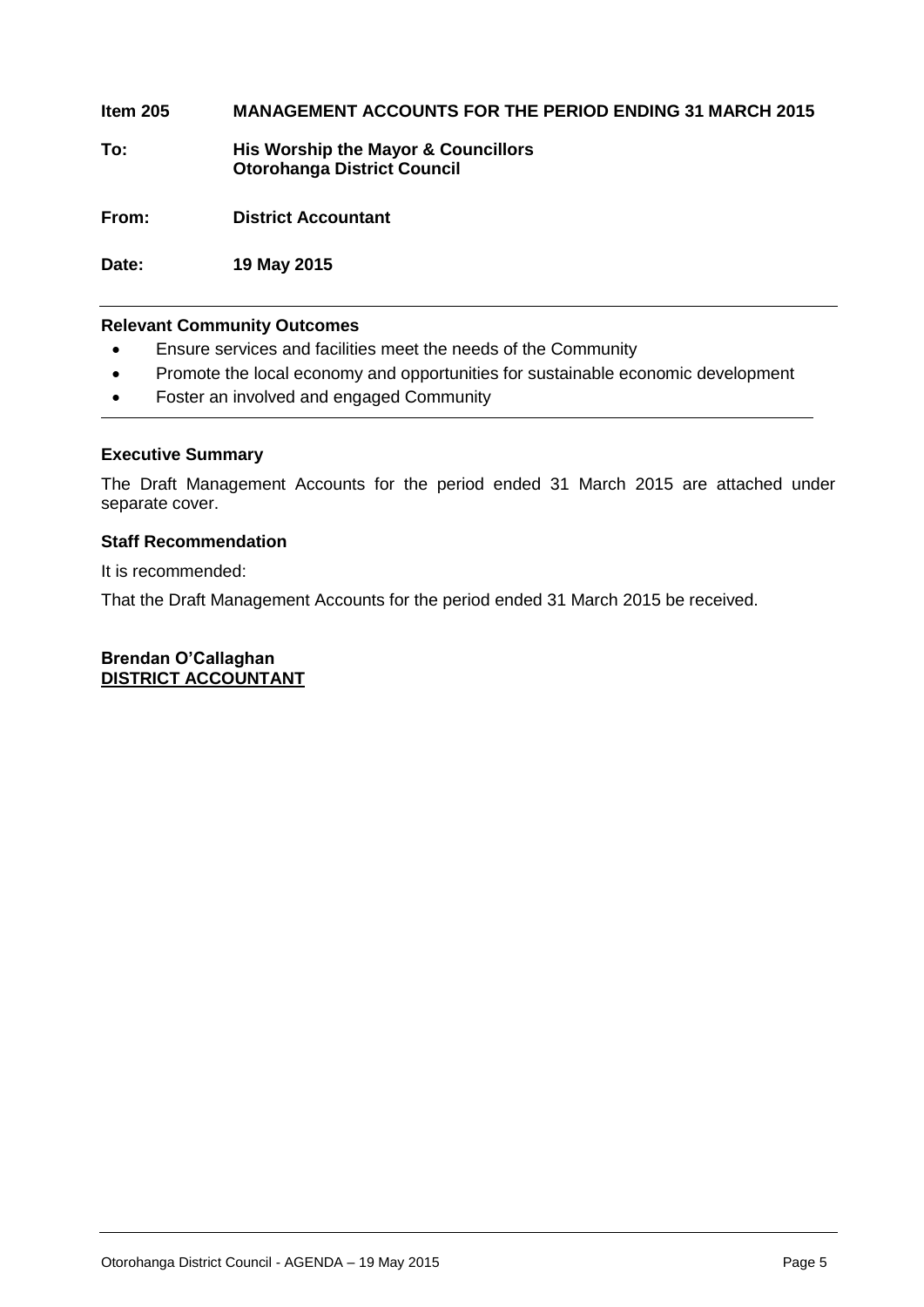#### **Item 206 ROUTINE SERVICES REPORT FEBRUARY TO APRIL 2015**

**To: His Worship the Mayor & Councillors Otorohanga District Council**

**From: Engineering Manager**

**Date: 19 May 2015**

#### **Relevant Community Outcomes**

- The Otorohanga District is a safe place to live
- Ensure services and facilities meet the needs of the Community

#### **Executive Summary**

This is a routine report on engineering matters for the period February to April 2015.

#### **Staff Recommendation**

It is recommended:

That the report be received.

#### **Report Discussion**

#### **Contract 963 Road Maintenance 2012 – 2014 (Inframax Construction)**

This Contract is progressing well and has been extended into its second to last year. We still have some unsealed roads which have been badly affected by corrugations which should be resolved as we progress around with the current Maintenance Metaling contract and scheduled grading round.

Road side mowing, we are currently in a reduced third mowing round with predominantly just the collector roads being mowed due to the grass growth slowing down. This will allow us to focus on other necessary works such as high vegetation or high shoulder removal. A high level mowing round will be undertaken from now till the end of the year.

With autumn and winter upon us, the crews are constantly inspecting and maintaining the drainage facilities both in the urban and rural areas.

#### **Contract 981 Pavement Marking (Roadrunner Markers)**

Pavement marking has continued throughout the network, the majority having been completed, post reseal and AWT marking. The total remark has continued with some issues arising which have been addressed with the contractor. Additional directional arrow markings have been added to several one lane bridges to ensure road users continue their journey on the correct side of the road after coming off the bridge. With the upcoming winter period they are soon to undertake the replacement of raised pavement markers and any outstanding fire hydrant marking that requires completing.

#### **Contract 982 Street Lighting (The Lines Company)**

We are still having some light outages in Kawhia which look to be occurring at the time of high wind events, but are working with both The Lines Co and Waipa Networks to minimise these occurrences, if not eliminating them.

All LED trial lights have now been installed and are working well. A customer survey has been sent out and the results will be summarised in the report.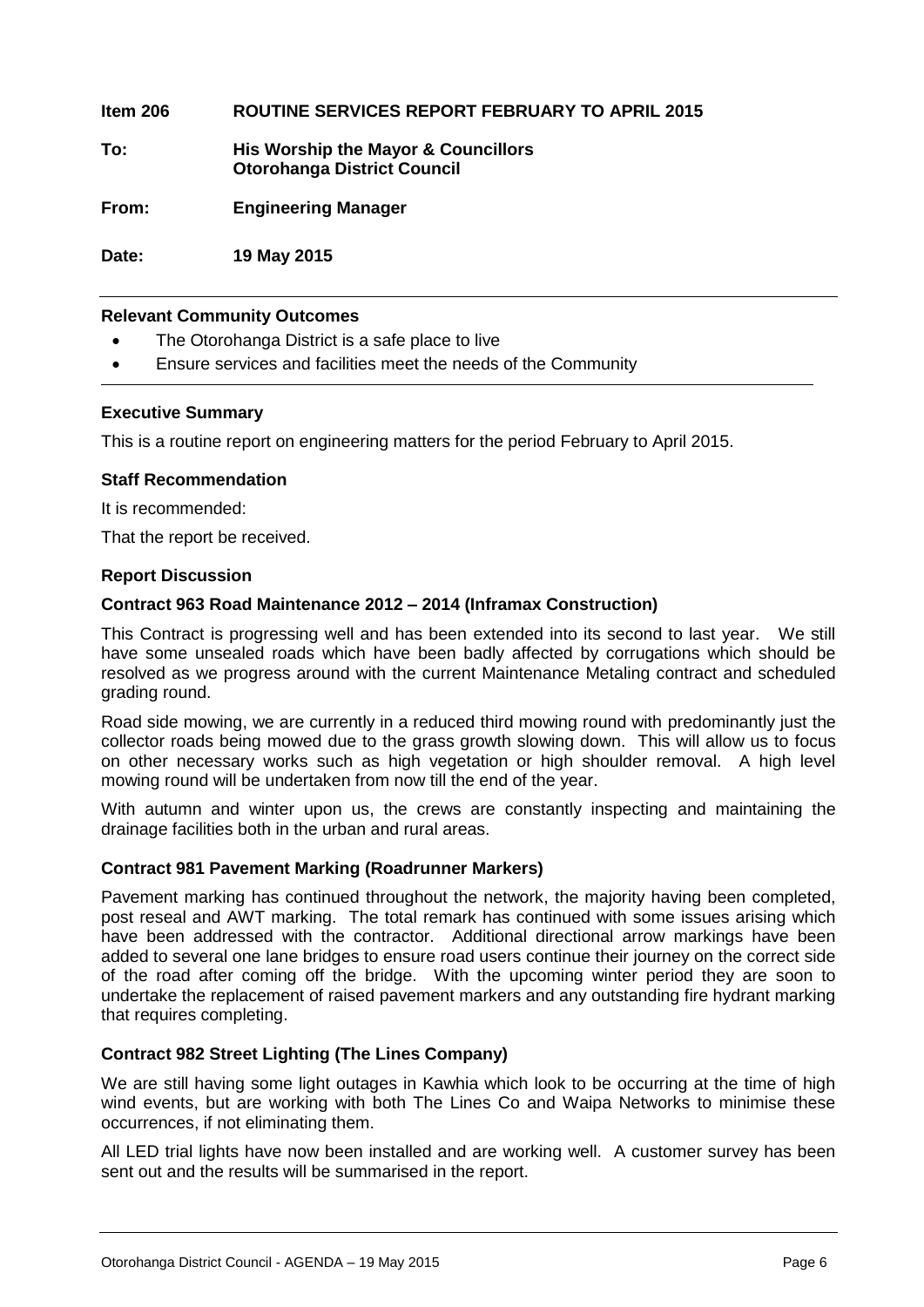#### **Contract 994 2nd Coats & Reseals - Shared Services Waitomo (Higgins Construction)**

Physical works have been completed before their scheduled completion date and within budget. We have had some damage to a building and one of the sites' road surfaces which Higgins have taken responsibility for and have repaired. Once again Higgins has delivered a great product and we would have no issues having them back to undertake this work in future.

This was the final year for the shared services contract and we are currently in the process of preparing a new tender in house for the coming two, possibly three years.

#### **Contract 980 Bulk Metalling (2012 – 2015) (Inframax Construction)**

Works have started again and are on schedule to be completed by the end of June with the next financially separate portion starting in July.

#### **Contract 1007 AWPT (Inframax Construction)**

Work has been completed for this year's separable portion to a high standard. The Contract was completed 2½ weeks after the schedule completion date but with no negative impact on the end result.

The scheduled sites for 2015/16 are Waipapa Rd, Te Kawa Rd and Lurman Rd, all of which are still awaiting confirmation of NZTA funding before these are confirmed.

#### **Contract 1000 Footpath Construction & Maintenance (Inframax Construction)**

Work started on the proposed date of 2 March. This contract is still currently ongoing due to nonperformance by the Contractor. The Contractor is aware that this is unacceptable and the Engineer's Representative has made a concerted effort to remedy this (poor performance from subcontractors is the apparent issue). This contract is now moving into its final stages with construction being undertaken on Hinewai and Haerehuka Streets.

#### **Contract 995 Wharepuhunga Road Sealed Smoothing (Inframax Construction)**

All works on the above contract have been completed. By the time Council meets, a Defects Liability walkover will have been completed and the contractor released from their obligations under this contract.

#### **Contract 997 Harbour Road Sealed Smoothing 2015/16**

Waikato Regional Council requires completion of one resource consent requirement, which is in hand. This contract will go out to tender in July 2015.

#### **Contract 1015 Harbour Road Sealed Smoothing 2019/20**

Design has commenced on this project which will be complete in the 2015/16 financial year with construction scheduled during the 2019/2020 year.

#### **Contract 1013 Hauturu Road Slip and Slump (Inframax Construction – Emergency works)**

Weekly ran events have caused failure of the pavement at the slump site. Emergency works under Section 330 of the Resource Management Act have been instigated to extract metal from the river to save the road from subsidence, and the river from continued sediment discharge. A rock wall is being placed to protect the road, the stream and the public. A report has been compiled for Waikato Regional Council.

The slip site has presented a major hazard to road users in regards to sight distance and the blind corner. The slip was cleared from the carriageway to improve public safety. A detailed report is being prepared by Ross Roberts to further manage erosion on this site. Some further movement of the slip material down the slope is evident.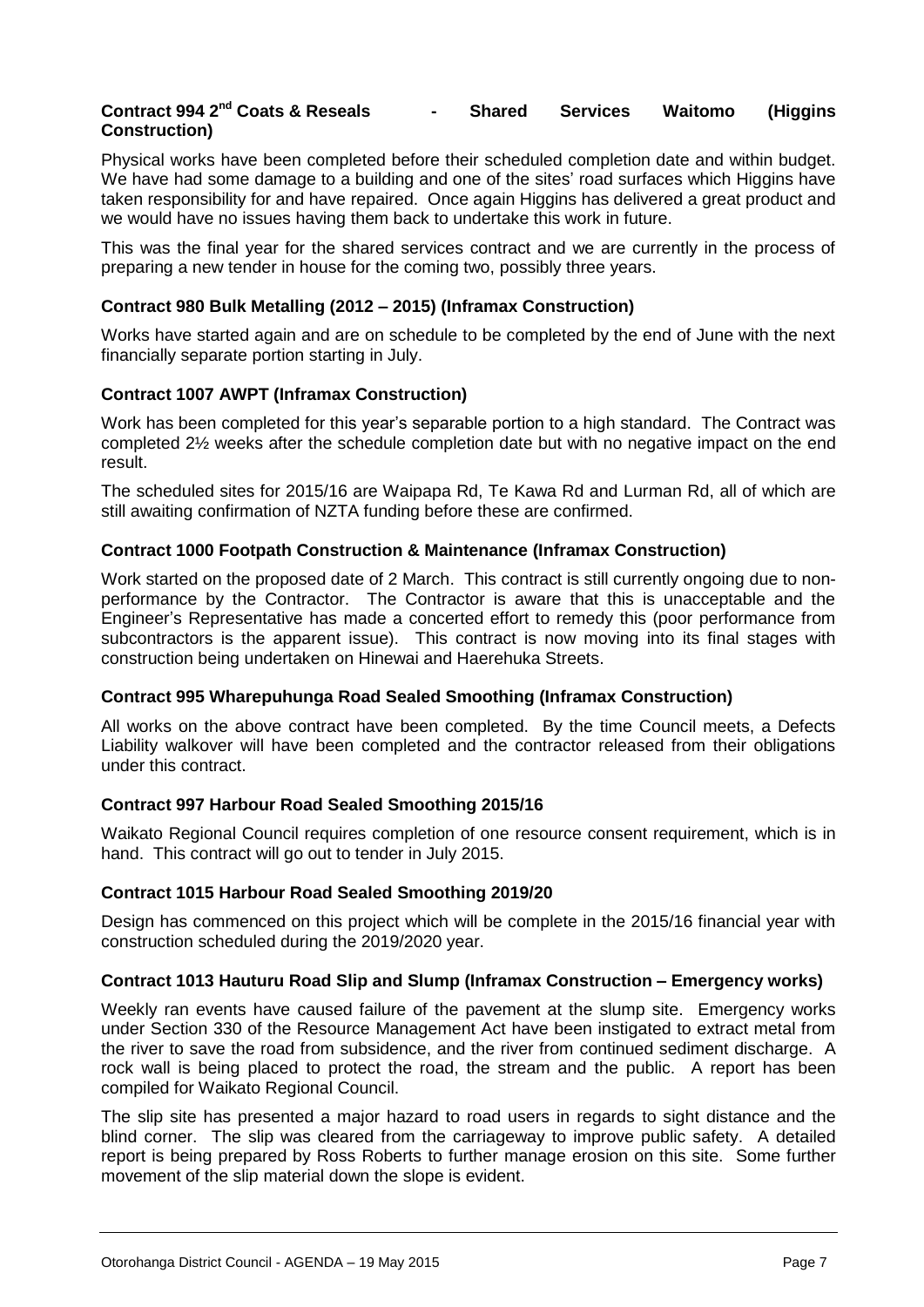#### **Contract 1012 Kawhia Foreshore Seawall (Ross Dockery)**

Ross Dockery was awarded this contract for the tender price of \$41,622.00. Pole installation has been completed and works on installing the retaining timbers and geotextile continue. Once timber wall works have been completed a rock facing layer will be placed in front of the wall and a set of access steps constructed. It is expected that works will be completed by the end of June 2015, with re-contouring to increase the usable space of the adjacent reserve.

#### **Contract 1002 Ouruwhero Road Sealed Smoothing 2015/16**

Initial design has been completed on this project. Consultation with residents and landowners continue, with all completed to date, achieving extremely positive outcomes. John Harris has been consulted to assist with a design safety audit before the final design is confirmed. Progress continues on the specification for this contract, with a targeted tender date of July 2015.

#### **Contract 1010 Ouruwhero Road Sealed Smoothing 2016/17**

Initial design has been completed on this project also. As the project is due to be constructed in the 2016/17 year the design and tender documents will be completed in the 2015/16 year.

#### **Contract 968 – Mangawhio Bridge Surface Preparation and Painting (Avalon Industrial Services Limited)**

Commencement of work was held up due to the presence of asbestos under the bridge deck. During February and March work progressed well. The cold weather early-April held up work, and since then the temperatures under the bridge have dropped and work has not been able to commence until mid-morning. As at 8 May,  $6m^2$  of painting was left to do, but again weather has held up work. It is anticipated that the work will be completed the week commencing18 May. Additional funding assistance of \$140,000, from NZTA for the cost of mitigation of the asbestos, has been confirmed.

#### **Kawhia Boardwalk**

Initial survey has been completed on this project. Design work will continue to progress with this project to be constructed during the 2015/16 financial year.

#### **Underpasses**

A Building Consent Application has been made by C McLennan on Rangiatea Road at approximately RP3140. This underpass is a result of requirements under Council's Stock Movement Bylaw.

#### **Water Services**

#### **Kawhia Water Supply**

The supply of potable water during the quarter was consistent with no major supply issues and the quality of the water continued to be acceptable.

Operating and maintenance costs are very much as budgeted so for the time being there are no plans to explore further cryptosporidium and giardia testing, with the goal of reducing the log credit requirement to 3 log.

There have been some minor leaks and one large leak occurred in the reticulation, which were dealt with quickly and efficiently by the water services team.

#### **Arohena Water Supply**

The supply of potable water during the quarter was consistent from each of the three treatment plants with no major supply issues and the quality of the water continued to be acceptable.

There have been some minor leaks occur in the reticulation which were dealt with quickly and efficiently by the water services team.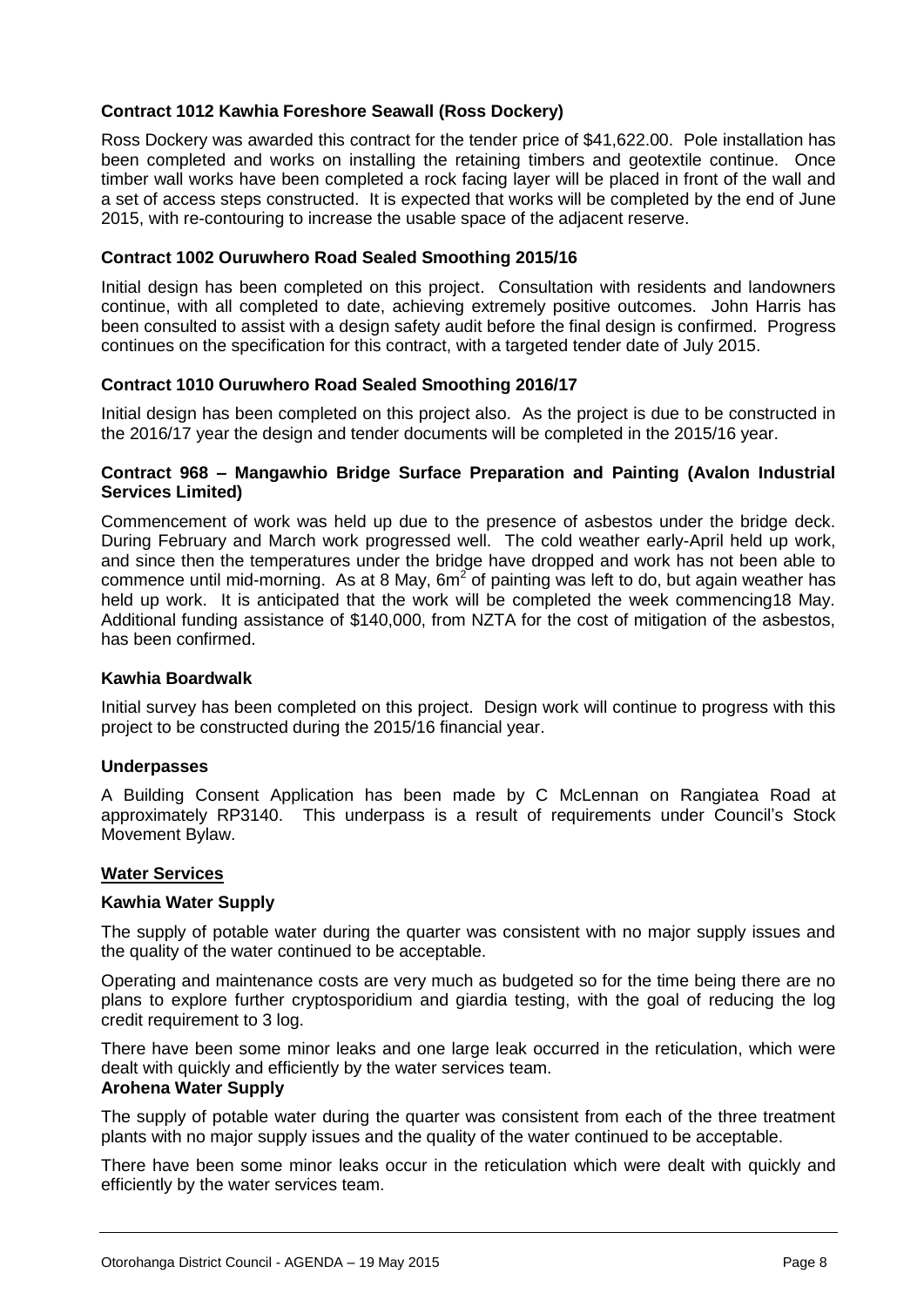There are no known significant issues with any of the reticulation pipework.

The Huirimu dugout cover has been replaced and the contractor has not taken action to rectify the poor workmanship, which has caused excessive creasing in the cover. The cover is fully functional, the concern being limited life expectancy. The contractor has not been paid to date.

Overall costs and income year to date are within budget.

#### **Tihiroa Water Supply**

The supply and quality of potable water during the quarter was maintained.

The sand filter nozzles which were cleaned in September continue to be performing well since.

The switchboard upgrade has been successfully completed.

There are no known significant issues with any of the reticulation pipework.

There have been some minor leaks and two large leaks which occurred in the reticulation. These were dealt with quickly and efficiently by the water services team.

Overall costs and income for the year to date are within budget. \$61 000 worth of capital works, which was mainly allocated for the sand filter upgrade, will be carried forward into next year due to uncertainty about future developments which may affect the plant. A final decision on this work will be made once a clear picture is in the place with regard to these other developments.

#### **Ranginui Water Supply**

The supply of potable water during the quarter was maintained and the issues with the functionality of the water take inlet structure and low-lift pumps continue. The quality of the water continued to be acceptable.

The RWS Committee have now decided not to address the possible closing down of the scheme until the next committee meeting in January 2016. With no decision on this and a hold on capital works to improve the functionality of the intake structure, maintenance cost over-runs will continue as the water services team continue to ensure continuity of supply.

There are no known significant issues with the reticulation pipework.

As per the last report the operating expenditure has exceeded the budget. Year to date variance is an overrun of \$14,520. Capital expenditure in the shape of work to replace part of the second high lift pump is an overrun of \$6,413. Income is up by \$3,416, giving a net year to date budget overrun of \$17,517.

#### **Otorohanga and Waipa Water Supplies**

The Otorohanga water treatment plant continues to run well. All pumps have been performing as required, however the motor on one of the high lift pumps for the Otorohanga supply has ceased to function (after 38 year of service) and is currently being replaced.

There are no known significant issues with any of the reticulation pipework.

There have been a number of minor leaks in the pipework fittings due to age in both the Otorohanga and Waipa reticulation systems, and one significant leak on the Waipa line, which has been repaired by water services staff.

The replacement of the electrical switchboard by John Deere Electrical is due to start shortly. Plastering and replacement of sand in the sand filters is underway.

The replacement of the Meredith Reservoir liner and associated work to maintain the integrity of the roof, and to vermin and bird proof both the Meredith and Malcolm Reservoirs, is underway and scheduled for completion by the end of May.

Overall Waipa RWS, Otorohanga water supply and Otorohanga water treatment plant costs and income for the year to date are within budget.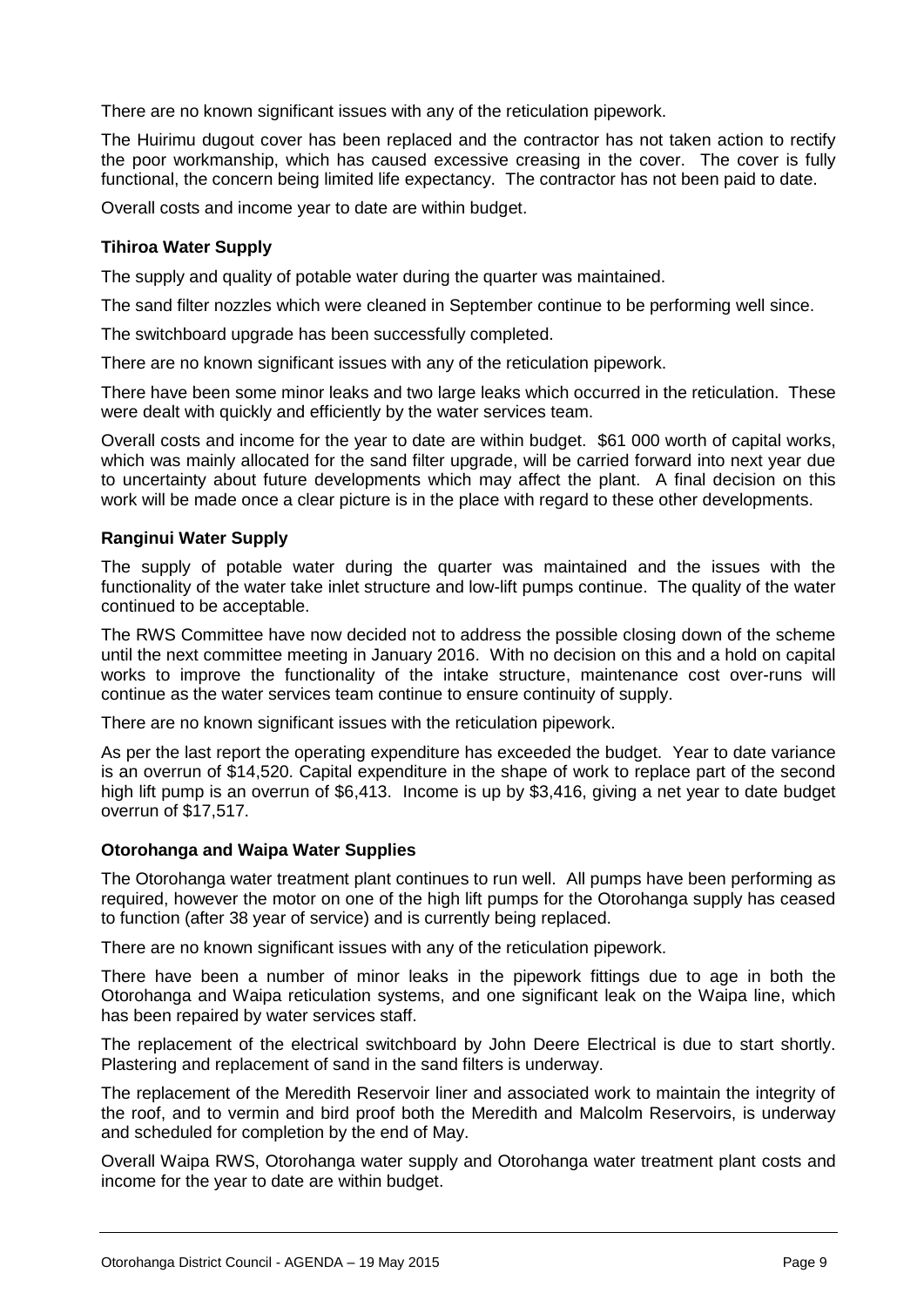#### **Storm Water and Sewer Pump Stations**

No issues have arisen with the pump stations during this period which is usually the case in the dryer months and as yet there has not been sufficient rainfall to run the pumps for testing.

Costs and income for the year to date are within budget.

#### **Waste Water**

The waste water treatment plant is functioning well and the additional bottom fed aeration system has continued to operate without problems.

February, March and April discharge test results we again excellent for most categories. The ongoing challenge with phosphorus continues, although some work will be undertaken later in the year to test a method of dealing with this. March and April results for e-coli are slightly above the consent levels. This appears to be caused by an infestation of duckweed in the wet cells, which plans are underway to deal with.

There were no significant issues with the sewer reticulation and preventative maintenance in the way of hydraulic jetting to clear key strategic sewer lines, which are forced to run at peak capacity during high rainfall events has been completed.

Overall costs and income for the year to date are within budget.

#### **Parks and Facilities**

#### **District Parks and Reserves**

The parks and reserves throughout the district are being well maintained and there were no significant issues in the quarter.

Anzac day events went off well and the RSA were very happy with the presentation and lighting of Memorial Park.

All the Kawhia parks and facilities are being maintained to a good standard.

Construction of the foreshore seawall has commenced and is scheduled for completion at the end of June.

Overall costs for the year to date are within budget.

#### **Memorial Swimming Pool and Gym**

The operations of the pool and gym have run smoothly over the last three months. Council did not receive any complaints in this quarter.

Overall costs for the year to date are within budget.

**Roger Brady ENGINEERING MANAGER**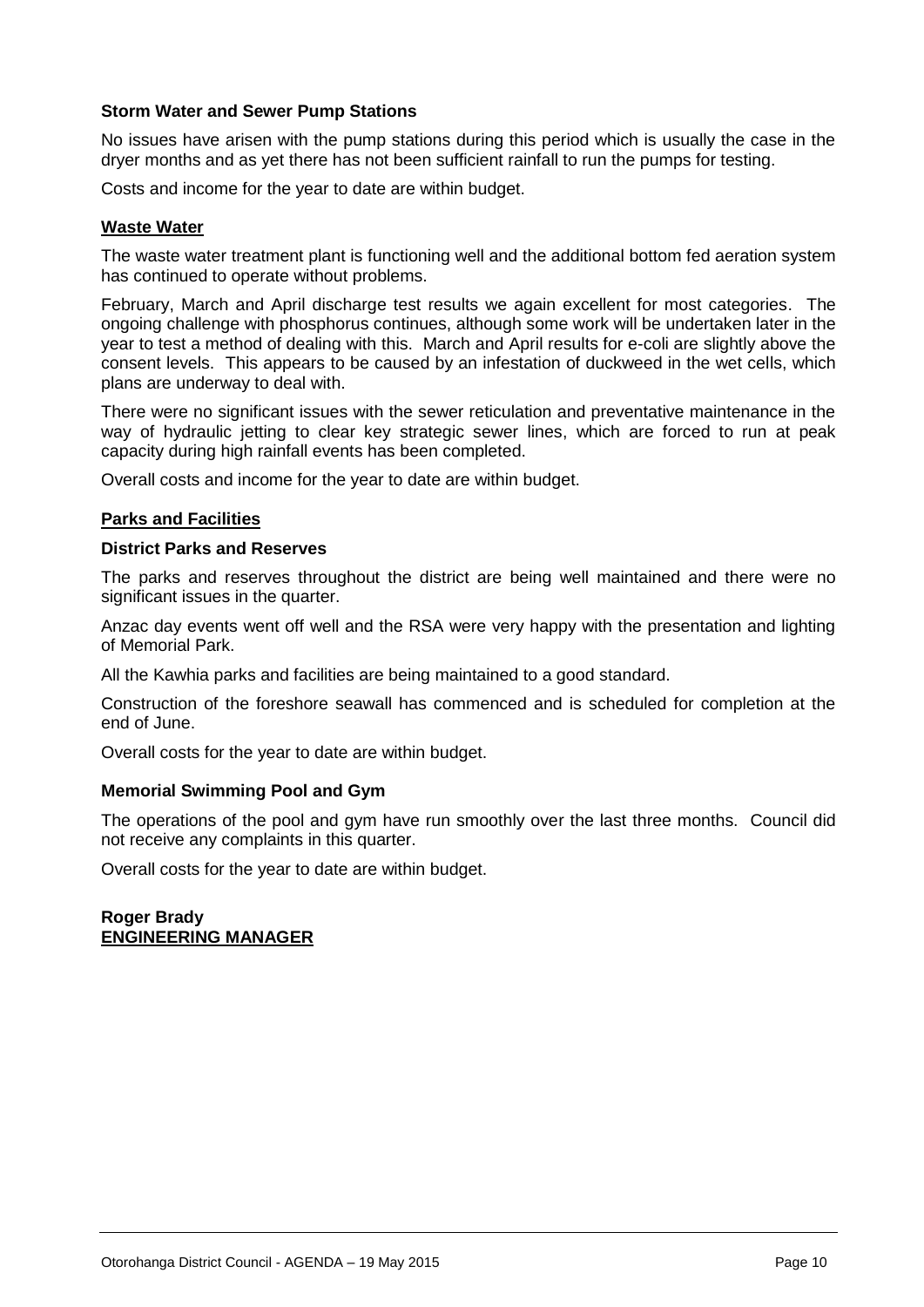**Item 207 ANIMAL CONTROL OFFICERS REPORT FOR JANUARY TO MARCH 2015 To: His Worship the Mayor & Councillors Otorohanga District Council From: Environmental Services Manager Date: 19 May 2015**

#### **Relevant Community Outcomes**

- The Otorohanga District is a safe place to live
- Ensure services and facilities meet the needs of the Community
- Recognise the importance of the Districts rural character

#### **Executive Summary**

A report from the Environmental Services Manager on Dog and Animal Control activities in the District for the period January to March 2015.

#### **Staff Recommendation**

It is recommended that:

The Environmental Services Manager's report on Dog and Animal Control for January to March 2015 be received.

#### **Report Discussion**

|                                                              | January | <b>February</b> | <b>March</b> |
|--------------------------------------------------------------|---------|-----------------|--------------|
| No. of Registration Notices issued<br>1.                     | 5       |                 | 4            |
| 2.<br>No. of Property visits for Registration Checks - Rural | 24      | 17              | 15           |
| No. of Property visits for Registration Checks - Urban<br>3. | 26      | 34              | 28           |
| No. of Property visits for SOS<br>4.                         | 2       | 3               | 2            |
| No. of Property visits for Two Dog Permit<br>5.              | 2       |                 |              |
| No. of Complaints - Dogs Actioned<br>6.                      | 13      | 14              | 23           |
| No. of Complaints - Stock Actioned<br>7.                     | 5       |                 | 5            |
| No. of Street Patrols Night - Otorohanga<br>8.               | 5       | 5               | 5            |
| No. of Street Patrols Day - Otorohanga/Kawhia<br>9.          | 11      | 7               | 8            |
| 10. No. of Enquiries - Registration/Dog Control/General      | 18      | 23              | 16           |
| 11. No. of Dogs Impounded                                    | 8       | 8               | 12           |
| 12. No. of Stock Impounded                                   | O       | <sup>0</sup>    | O            |
| 13. No. of Written Warnings - Dog Infringement Notices       |         | $\Omega$        |              |
| 14. No. of Infringement Notices Issued                       |         | $\mathcal{P}$   | O            |
| 15. No. of Verbal Warnings - Dog Control                     | 14      | 17              | 21           |

#### **AR Loe ENVIRONMENTAL SERVICES MANAGER**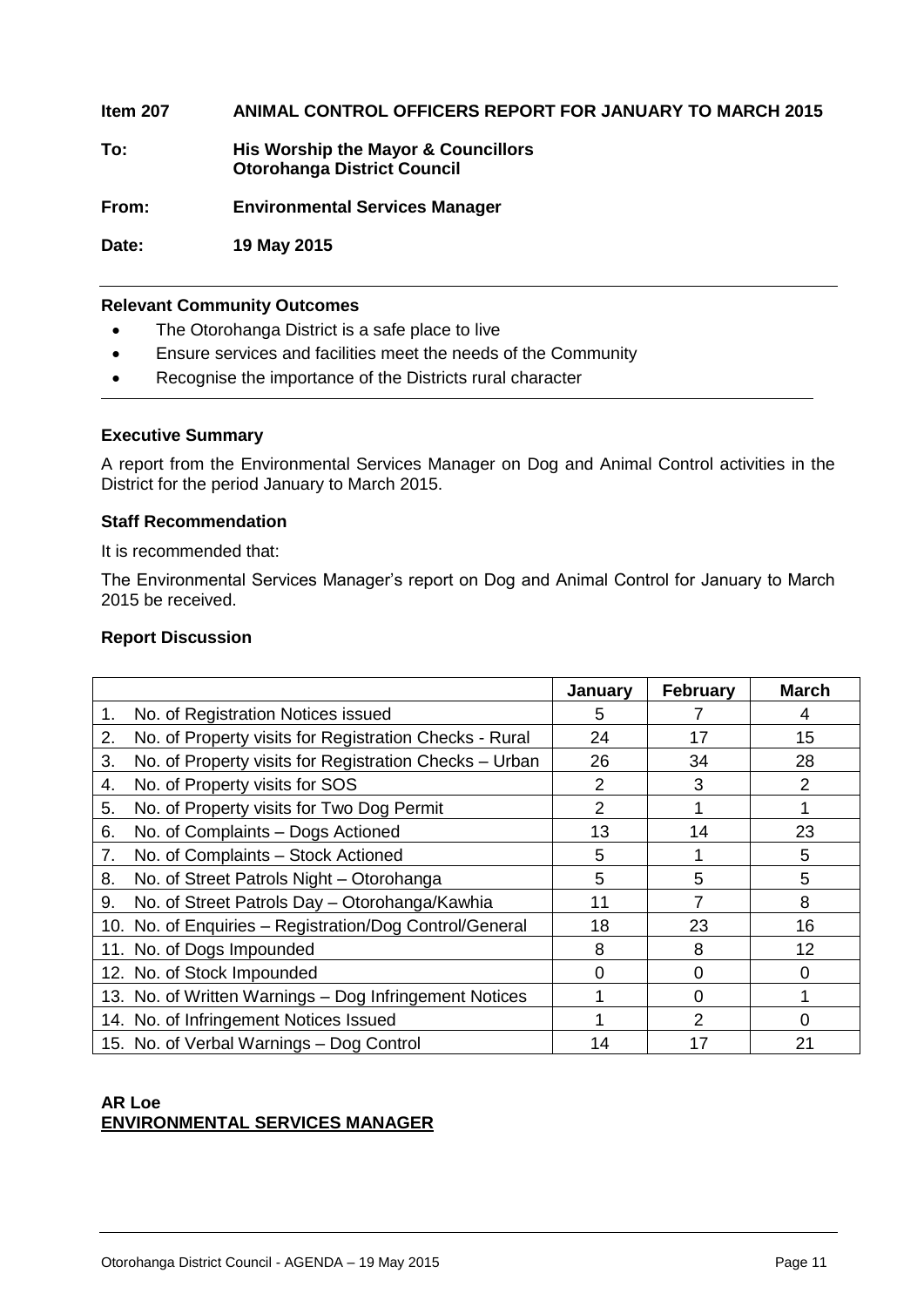**Item 208 PROPOSED STRUCTURES AND WORKS IN PUBLIC PLACES BYLAW**

**To: His Worship the Mayor and Councillors Otorohanga District Council**

**From: Chief Executive**

**Date: 19 May 2015**

#### **Relevant Community Outcomes**

- The Otorohanga District is a safe place to live
- Ensure services and facilities meet the needs of the Community

#### **Executive Summary**

It is proposed to commence the formal process for the making of the new Structures and Works in Public Places Bylaw.

#### **Staff Recommendation**

It is recommended that:

- 1. The Statement of Proposal in respect of the making of the Otorohanga District Council Structures and Works in Public Places Bylaw 2015 is approved.
- 2. The Special Consultative Procedure as per Section 83 of the Local Government Act 2002 be commenced in respect of making the Otorohanga District Council Structures and Works in Public Places Bylaw 2015 in accordance with the content of this report.

#### **Background**

At the meeting of Otorohanga District Council on 28 October 2014 a report titled 'Maintenance of Shop Front Facades and Verandahs' was presented.

That report raised the issue that a significant number of shop front facades and verandahs in Otorohanga have been observed to be in a relatively poor state of repair, and some could be at significant risk of collapsing onto public spaces in not only an earthquake, but also in more common natural events such as strong winds or heavy hailstorms.

Over the past five years Council staff have inspected about 30% of the shop front verandahs in the Otorohanga main street. These inspections have revealed a general lack of maintenance, corroded connections to facades, additional loading from air conditioning units and poorly secured signage. Brief inspection reports were written and sent to the relevant building owners, but most of these requests to building owners to repair or upgrade their verandahs have not been responded to, or even acknowledged.

With such a lack of response and the current general low level of maintenance to verandahs, their condition is inevitably going to continue to deteriorate, probably at an accelerating rate.

Currently council has a very limited ability to ensure that verandahs and other structures attached to buildings over public spaces are maintained in a sound condition. Whilst Council has the power to require that these structures are removed, it is generally not considered desirable to do this as the presence of verandahs provides shade and shelter that is likely to contribute positively to retail trade.

In response to this situation Council resolved that a draft bylaw covering the construction, inspection and maintenance of shop fronts and verandahs over public places in the Otorohanga District is prepared for consideration by Council.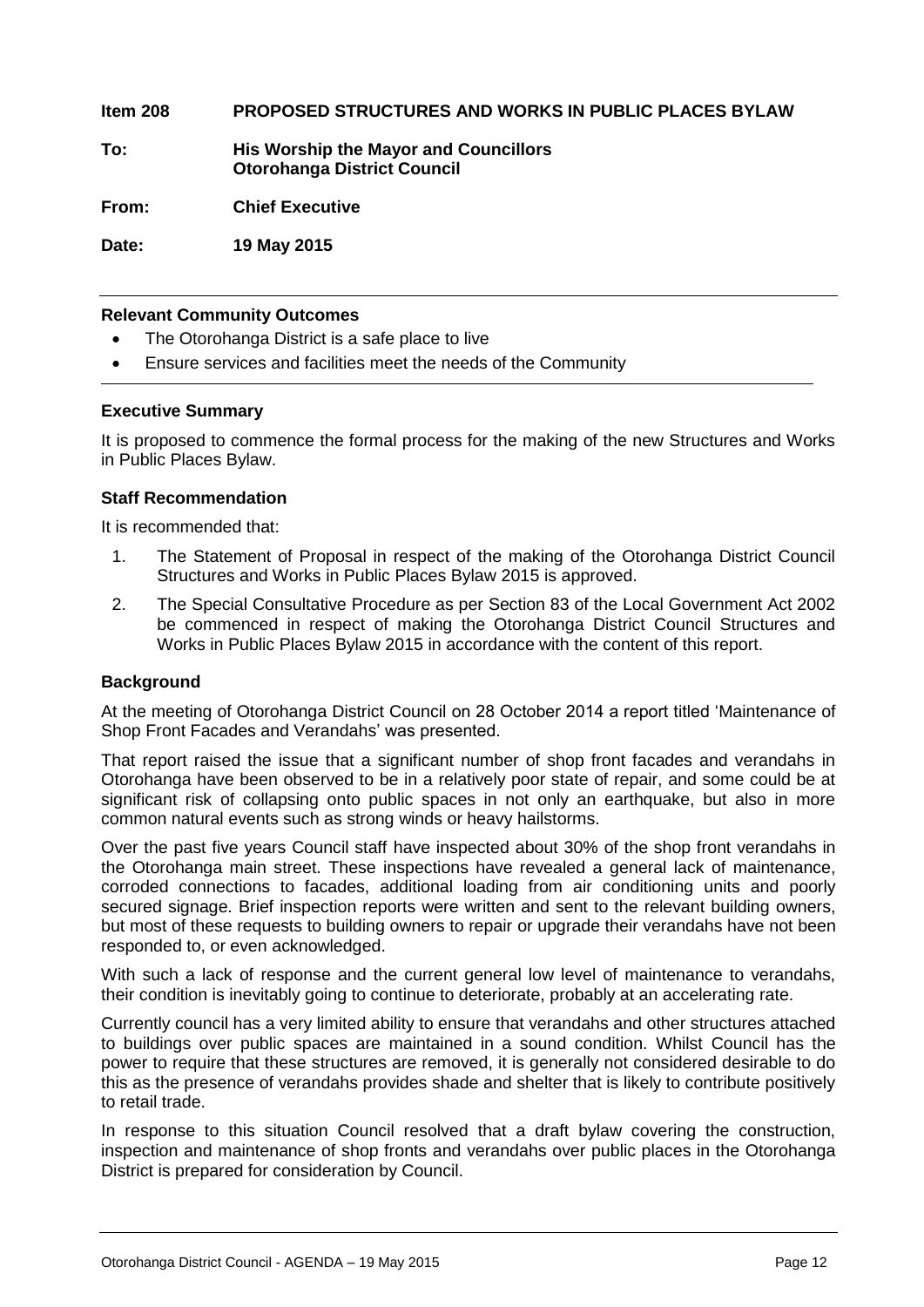Whilst the primary purpose of introducing the bylaw is to address issues relating to shop fronts and verandahs, the opportunity has also been taken to include some more general provisions in the bylaw relating to building works in or adjacent to public places that are not currently effectively controlled under the existing regulatory framework, and which will become relevant as the required works on shop fronts and verandahs are undertaken.

Such a draft bylaw has now been prepared and initial consultation undertaken on it with the Otorohanga and Kawhia Community Boards, which have indicated their support subject to some very minor amendments.

It should be noted that whilst provisions have been included regarding matters such as limiting heights and widths of verandahs and other building projections and associated lighting, there are also clauses which mean that these limits will not be retrospectively applied to structures existing at 1 January 2015, unless prior requests has been made by Council to address these issues in relation to that particular property.

There is no intention to put in place a new bylaw that immediately creates a need for extensive changes to shop fronts and verandahs where the structures currently in place are physically and functionally sound.

#### **Administrative Process**

The making of a new bylaw needs to conducted in accordance with the requirements of the Local Government Act 2002. Initial requirements of this are to determine whether there is a problem needing remedy (which has been discussed previously, and agreed to be the case) and whether there are appropriate grounds to make a bylaw in accordance with section 145 of the Act, which identifies the following legitimate purposes for bylaws:

- a. protecting the public from nuisance:
- b. protecting, promoting, and maintaining public health and safety:
- c. minimising the potential for offensive behaviour in public places.

In this case it is believed that purpose b) will clearly be satisfied in terms of protecting public safety, and that purpose a) will also be satisfied to some degree.

A secondary requirement of the Act is to determine, in accordance with section 155:

- 1. Whether a bylaw is the most appropriate way of addressing the perceived problem;
- 2. Whether the proposed bylaw is the most appropriate form of bylaw; and
- 3. If the bylaw gives rise to any implications under the NZ Bill of Rights Act 1990.

In response to requirement 1 above, the previous failure of Council's informal efforts to get property owners to undertake verandah maintenance and repair work strongly suggests that a degree of compulsion is needed if these issues are to be effectively addressed, and the making of a bylaw appears the only practical means of achieving this.

In respect of requirement 2, the proposed bylaw is considered to be relatively straightforward, and is in large part based on content of a bylaw adopted by the Auckland Council, which has been well tested through both legal review and practical application.

In respect of requirement 3 a bylaw of this type does not in any way infringe on any of the categories of rights contained within the NZ Bill of Rights.

Having satisfied these requirements it is believed that the proposed bylaw meets the requirements of the Local Government Act, and as such the next step is to follow the Special Consultative Procedure set out in sections 83 and 86 the Local Government Act.

This requires preparation of a Statement of Proposal, which is attached to this report.

#### **Dave Clibbery CHIEF EXECUTIVE**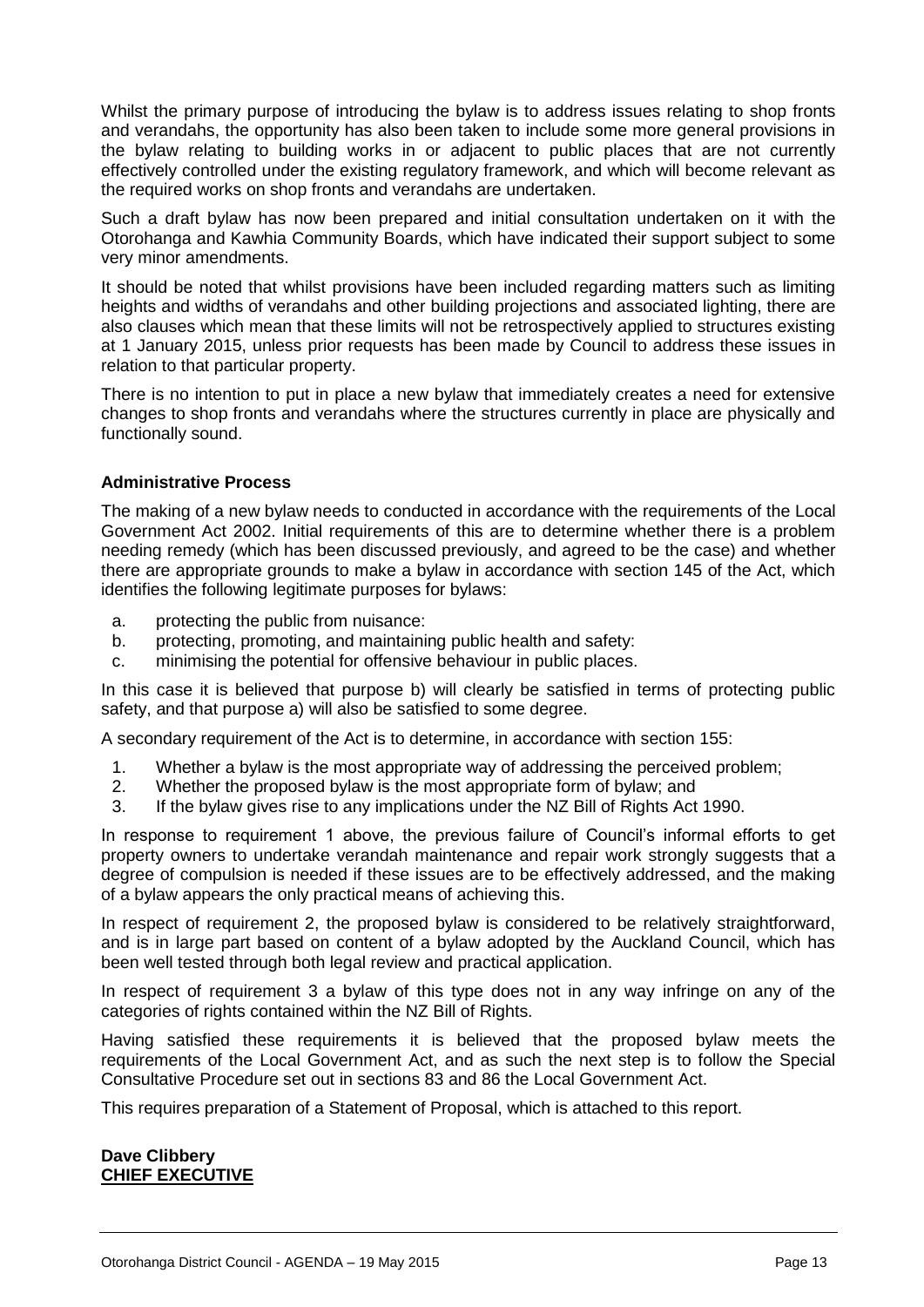#### **Attachments**

- a. Statement of Proposal<br>**b.** Draft Structures & Wor
- **b.** Draft Structures & Works in Public Places Bylaw 2015 **(Attached under separate cover)**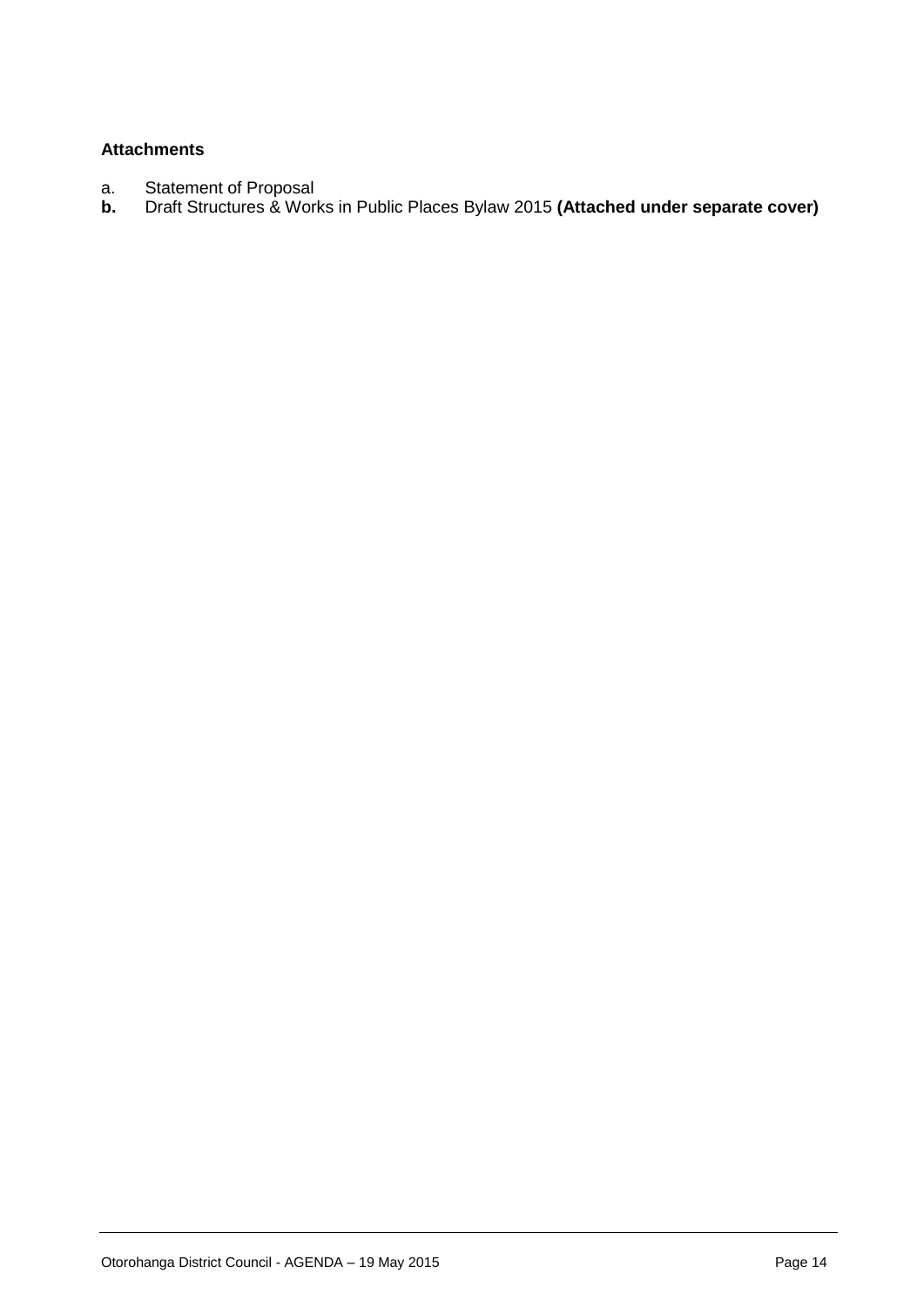# *Otorohanga District Council*

### *Statement of Proposal*

#### *Making of Structures and Works in Public Places Bylaw 2015*

#### *1. Introduction*

*Over the past five years inspections of the street verandahs of some business premises in the centre of Otorohanga have revealed a general lack of maintenance, corroded connections to facades, additional loading from air conditioning units and poorly secured signage.* 

*The current poor state of some verandahs suggests that they are at risk of collapsing not only in an earthquake, but also during more common natural events such as strong winds or heavy hailstorms. This is an unsatisfactory situation because of the risks posed to the public.*

*Lack of maintenance of these structures in some cases also creates other issues of public nuisance or hazard, such as water leaks or lack of adequate lighting.*

*Currently council has a very limited ability to ensure that verandahs and other structures attached to buildings over public spaces are maintained in a sound condition, or how associated works in public places are conducted.*

*Whilst Council has the power to require that such structures are removed, it is generally not considered desirable to do this as the presence of verandahs provides shade and shelter that is likely to contribute positively to retail trade.*

*Informal requests to property owners to remedy deficiencies of existing verandahs have been largely unsuccessful, and it is therefore believed that new powers are required to protect public safety whilst retaining the centre of town in an attractive form that is conducive to strong retail trade. The making of a bylaw is considered the only practical means of giving such powers.*

*The Local Government Act 2002 empowers councils to make Bylaws for its district for one or more of the following purposes (Section 145):*

- *a. Protect the public from nuisance*
- *b. Protect, promote and maintain public health and safety*
- *c. Minimise the potential for offensive behaviour in public places.*

*The making of the proposed Bylaw will contribute to purposes a. and b. above, and therefore is in accordance with this requirement of the Act.*

#### *2. Purpose of this Statement of Proposal*

*The Council must follow the Special Consultative Procedure contained in the Local Government Act for community consultation and comment in respect of making a Bylaw.*

*As part of the Special Consultative Procedure the Council must produce a Statement of Proposal, which contains a summary of information that is a fair representation of the major*  matters in the proposal, and make it available to the community. This document is the *Statement of Proposal. The information contained in this Statement of Proposal has been approved by Council for notification and consultation.*

#### *3. Proposed Structures and Works in Public Places Bylaw 2015*

*This Bylaw is intended to address issues related to the construction, maintenance and demolition of structures in or adjacent to public places that are not addressed by the*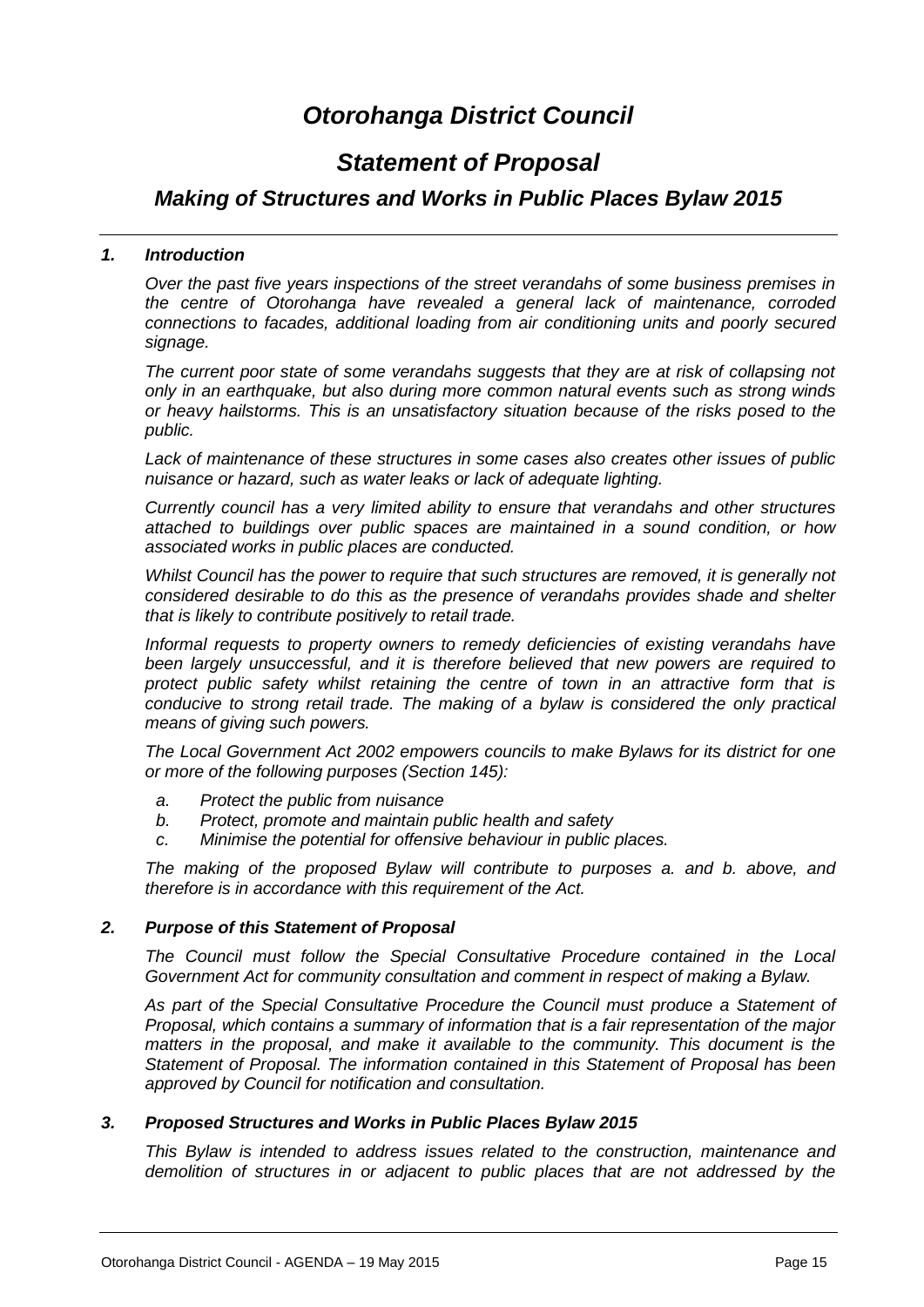*Building Act, Building Regulations, other legislation or the Otorohanga District Plan. Provisions of the Bylaw include:*

- *1. Establishing placement and minimum height requirements for verandahs, balconies and awnings extending over public places and allowing council to remove such structures if they do not comply with this bylaw. Provisions also allow the council to request building owners to temporarily remove verandahs, balconies and awnings to enable construction work to occur beneath or near to them.*
- *2. Requirements for verandahs, balconies and awnings over public places to be adequately maintained by the owner of the building to which they are attached.*
- *3. Establishing conditions on the use of public places during construction, excavation and demolition activities in order to protect public safety.*
- *4. Provisions for street damage deposit charges.*

*The provisions apply to all public spaces in the Otorohanga District, but will have have most significance for the central business areas of Otorohanga and Kawhia where overstreet verandahs are common.*

*The provisions relating to form and dimensions of verandahs and similar structures will not be retrospectively applied to structures existing at 1 January 2015, unless prior requests has been made by council to address these issues in relation to that particular property.*

#### *4. Report under Section 155 of the Local Government Act 2002*

In proposing a Bylaw Section 155 of the Local Government Act 2002 requires the Council *to:*

- *a. determine whether a Bylaw is the most appropriate way of addressing the "perceived problem", and*
- *b. if so, determine whether the proposed Bylaw is the most appropriate form of Bylaw, and whether it gives rise to any implications under the New Zealand Bill of Rights Act 1990*

*Bylaws cannot be inconsistent with the New Zealand Bill of Rights Act.*

*The primary perceived problem in this case is the likely continuing deterioration of privately owned verandahs and similar structures over public places in Otorohanga and Kawhia, which if not addressed will result in increasing risks of severe injury to the public if such a structure was to collapse.*

*There is also a range of secondary issues in respect of public safety (associated with matters such as maintaining lighting under verandahs, and conducting works in public*  places) nuisance (such as lack of weather-tightness of verandahs) and supporting *commercial activity through ensuring that business areas are well presented.*

*The content of the Bylaw is similar to that applied with apparent success in some other urban centres in New Zealand, and hence is believed to be suitable for the intended purpose within this District.*

*The Bylaw is not considered to infringe on any of the types of rights that are protected under the NZ Bill of Rights Act, and is therefore not inconsistent with this Act.*

*It is therefore considered that the proposed Structures and Works in Public Places Bylaw 2015 meets all of the tests set by the Act.*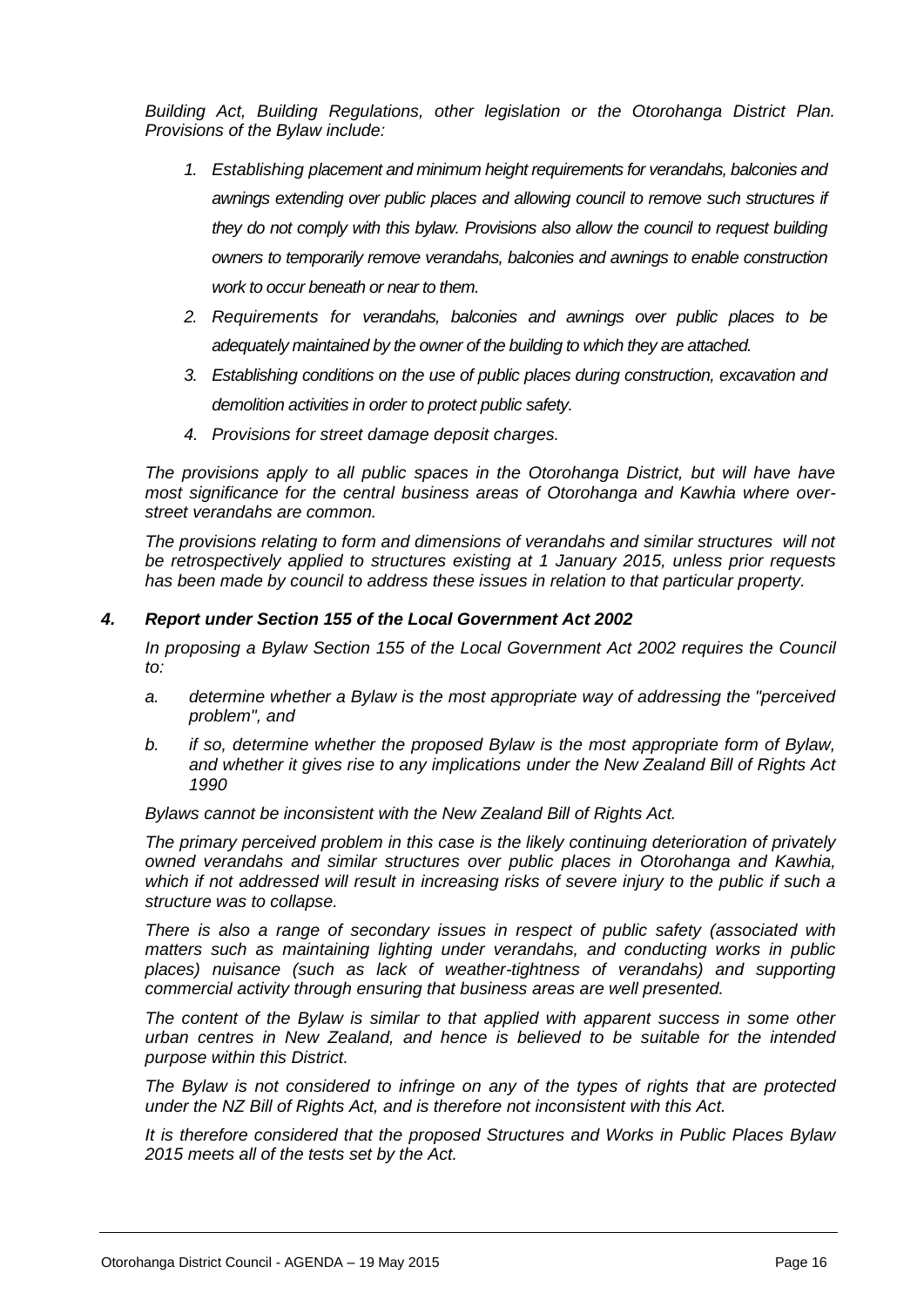#### *5. Summary of Information*

*A summary of information in respect of the proposed making of the bylaw, which will also be used for advertising purposes, is as follows:*

#### *Making of Structures and Works in Public Places Bylaw 2015*

#### *Summary of Information*

*Over the past five years inspections of the street verandahs of some business premises in the centre of Otorohanga have revealed a general lack of maintenance, corroded connections to facades, additional loading from air conditioning units and poorly secured signage.* 

*The current poor state of some verandahs over these public places suggests that they are at risk of collapsing not only in an earthquake, but also during more common natural events such as strong winds or heavy hailstorms, with potential to cause injury to the public.*

*Lack of maintenance of these structures in some cases also creates other issues of public nuisance or hazard, such as water leaks or lack of adequate lighting.*

*Currently Council has a very limited ability to ensure that verandahs and other structures attached to buildings over public spaces are maintained in a sound condition. Whilst Council has the power to require that these structures are removed, it is generally not considered desirable to do this as the presence of verandahs provides shade and shelter that is likely to contribute positively to retail trade.*

*Informal requests to property owners to remedy deficiencies of existing verandahs have been largely unsuccessful, and it is therefore believed that new powers are required to protect public safety whilst retaining the centre of town in an attractive form that is conducive to strong retail trade. The making of a bylaw is considered the only practical means of giving such powers.*

*This proposed new bylaw – the Structures and Works in Public Places Bylaw 2015 - will address issues related to the construction, maintenance and demolition of structures in or adjacent to public places that are not addressed by the Building Act, Building Regulations, other legislation or the Otorohanga District Plan.*

*A more detailed Statement of Proposal, including a copy of the proposed new Bylaw and associated information, is available from Council on request.*

*Submissions in respect of the making of the Structures and Works in Public Places Bylaw 2015 can be made in writing, and should be addressed to:*

*The Chief Executive Otorohanga District Council PO Box 11 OTOROHANGA*

*Submissions can be made from 21 May 2015 and must be received by 5.00pm on Friday 26 June 2015.*

#### **6. Special Consultative Process**

As stated in the Summary of Information submissions on the proposed new bylaw will open on 21 May 2015 and will close at 5.00pm on Friday 26 June 2015. Submissions will be considered by Council at its meeting of 21 July 2015, and submitters will be provided with the opportunity to speak to their submission at this meeting if they wish to do so.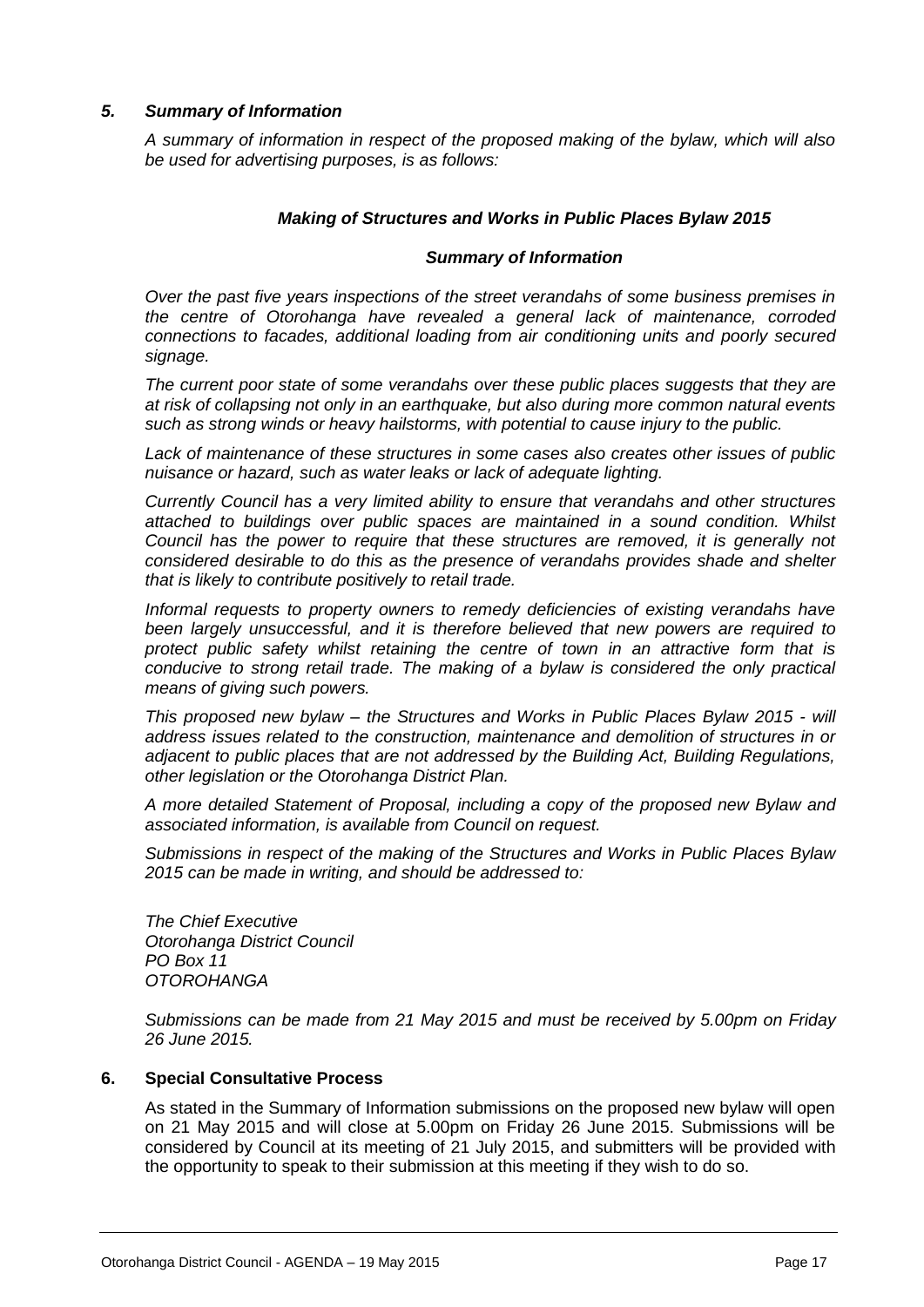**Item 209 MINUTES OF WAIKATO CIVIL DEFENCE EMERGENCY MANAGEMENT GROUP JOINT COMMITTEE MEETING 2 MARCH 2015 To: His Worship the Mayor & Councillors Otorohanga District Council From: Environmental Services Manager**

**Date: 19 May 2015**

#### **Relevant Community Outcomes**

- The Otorohanga District is a safe place to live.
- Promote the local economy and opportunities for sustainable economic development
- Manage the natural and physical environment in a sustainable manner
- Foster an involved and engaged Community

#### **Executive Summary**

Minutes have been received for the Waikato Civil Defence Emergency Management Group Joint Committee held on 2 March 2015.

#### **Staff Recommendation**

It is recommended that:

The minutes of the Waikato Civil Defence Emergency Management Group Joint Committee meeting held in the Council Chamber, Waikato Regional Council, Grey Street, Hamilton on 2 March 2015 be received.

#### **A Loe ENVIRONMENTAL SERVICES MANAGER**

#### **Attachments**

c. Waikato Civil Defence Emergency Management Group Joint Committee minutes 2 March 2015 (**attached under separate cover**)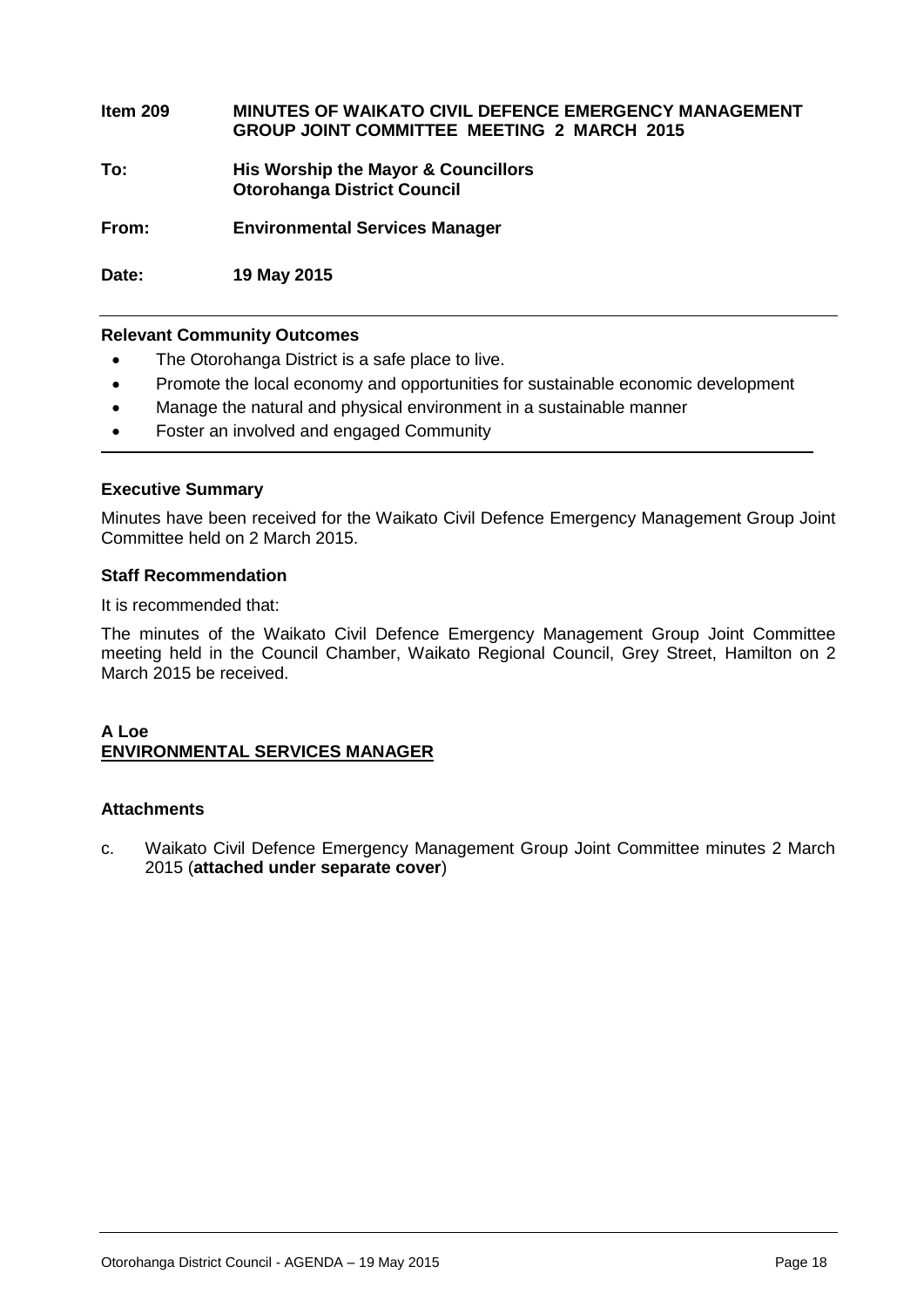#### **Item 210 MINUTES OF NGA WAI O WAIPA CO-GOVERNANCE FORUM MEETING 5 MARCH 2015**

**To: His Worship the Mayor & Councillors Otorohanga District Council**

**From: Environmental Services Manager**

**Date: 19 May 2015**

#### **Relevant Community Outcomes**

- Provide for the unique history and culture of the District
- Promote the local economy and opportunities for sustainable economic development
- Manage the natural and physical environment in a sustainable manner
- Foster an involved and engaged Community

#### **Executive Summary**

Minutes have been received from the meeting of the Nga Wai o Waipa Co-Governance Forum held on 5 March 2015.

#### **Staff Recommendation**

It is recommended that:

The Minutes of Nga Wai o Waipa Co-Governance Forum meeting held at the Waikato Regional Council, Grey Street, Hamilton in the Council Chamber on 5 March 2015 be received.

#### **A Loe ENVIRONMENTAL SERVICES MANAGER**

#### **Attachments**

d. Nga Wai o Waipa Co-Governance Forum minutes 5 March 2015 **(attached under separate cover)**